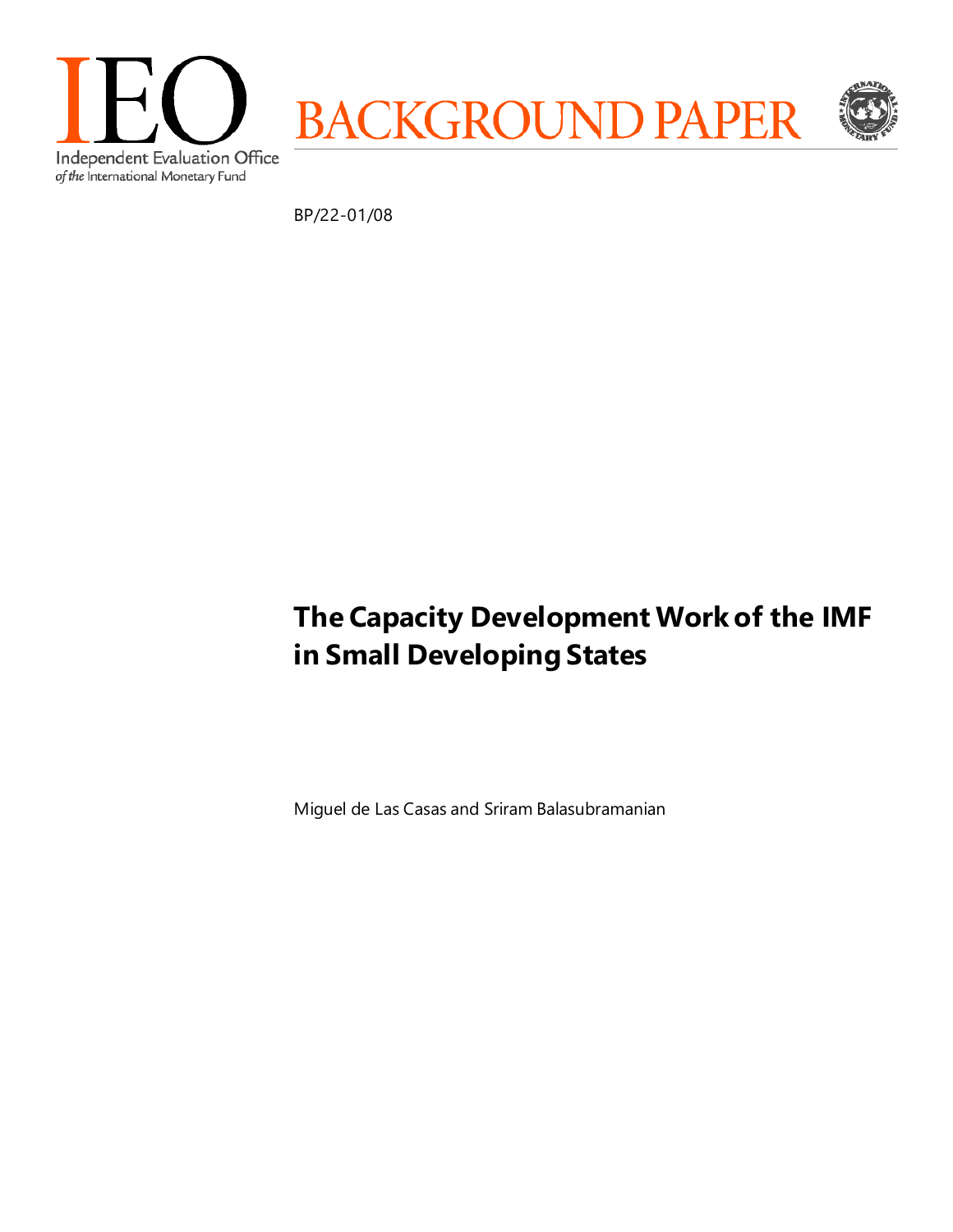## IEO Background Paper Independent Evaluation Office of the International Monetary Fund

The Capacity Development Work of the IMF in Small Developing States

Prepared by Miguel de Las Casas<sup>[\\*](#page-1-0)</sup> and Sriram Balasubramanian<sup>+</sup>

March 30, 2022

The views expressed in this Background Paper are those of the authors and do not necessarily represent those of the IEO, the IMF, or IMF policy. Background Papers report analyses related to the work of the IEO and are published to elicit comments and to further debate.

<span id="page-1-0"></span><sup>\*</sup> Senior Economist, Independent Evaluation Office of the IMF.

<span id="page-1-1"></span><sup>†</sup> Senior Research Officer, Independent Evaluation Office of the IMF.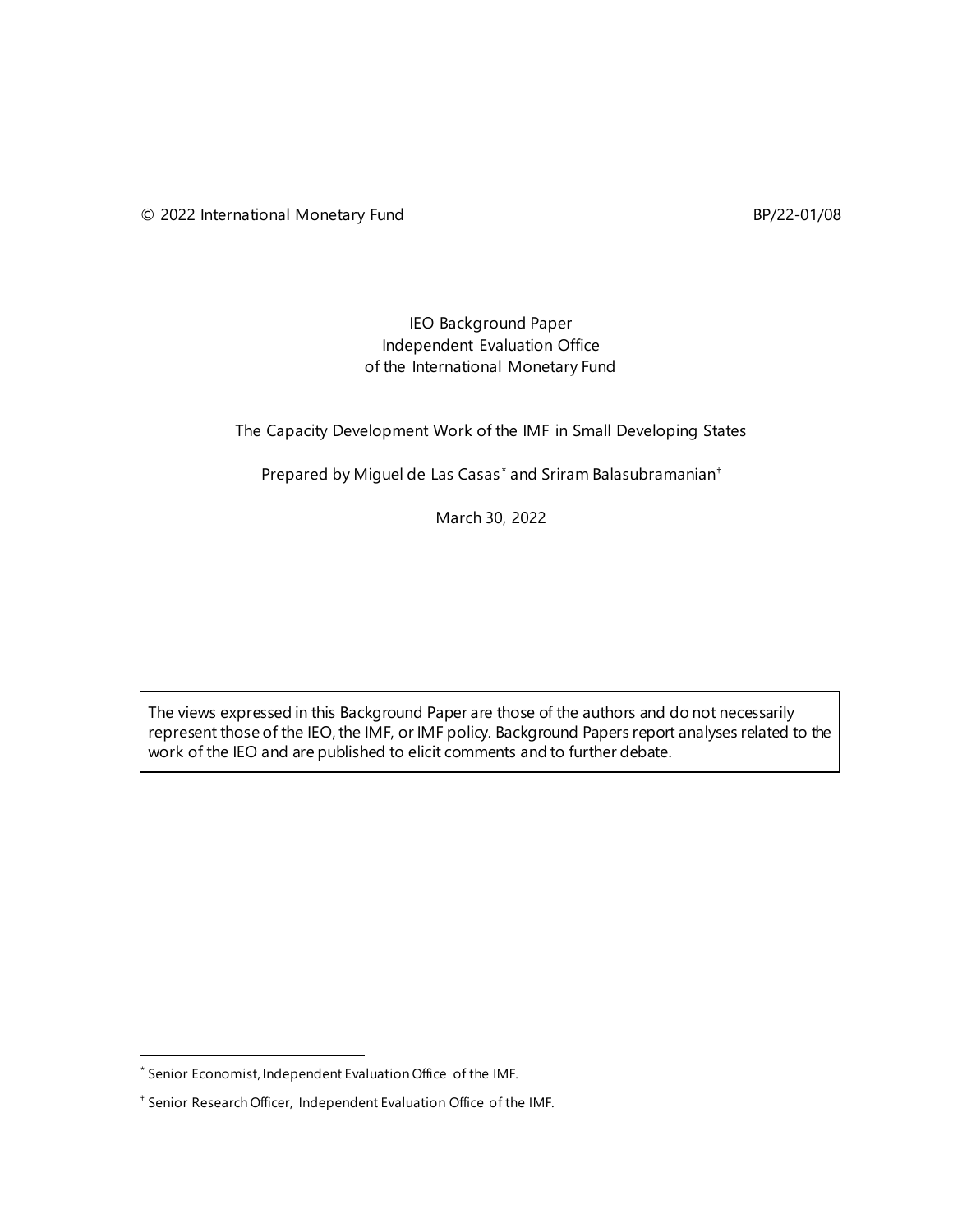| Contents                                                                                                                                                                                                                                                                                                                                                                                                                                                                                                               | Page |
|------------------------------------------------------------------------------------------------------------------------------------------------------------------------------------------------------------------------------------------------------------------------------------------------------------------------------------------------------------------------------------------------------------------------------------------------------------------------------------------------------------------------|------|
|                                                                                                                                                                                                                                                                                                                                                                                                                                                                                                                        | iv   |
|                                                                                                                                                                                                                                                                                                                                                                                                                                                                                                                        |      |
|                                                                                                                                                                                                                                                                                                                                                                                                                                                                                                                        |      |
|                                                                                                                                                                                                                                                                                                                                                                                                                                                                                                                        |      |
|                                                                                                                                                                                                                                                                                                                                                                                                                                                                                                                        |      |
|                                                                                                                                                                                                                                                                                                                                                                                                                                                                                                                        |      |
|                                                                                                                                                                                                                                                                                                                                                                                                                                                                                                                        |      |
|                                                                                                                                                                                                                                                                                                                                                                                                                                                                                                                        |      |
|                                                                                                                                                                                                                                                                                                                                                                                                                                                                                                                        |      |
|                                                                                                                                                                                                                                                                                                                                                                                                                                                                                                                        |      |
|                                                                                                                                                                                                                                                                                                                                                                                                                                                                                                                        |      |
|                                                                                                                                                                                                                                                                                                                                                                                                                                                                                                                        |      |
|                                                                                                                                                                                                                                                                                                                                                                                                                                                                                                                        |      |
| Figures<br>1. Distribution of IMF Spending Across Major Activities, 2011-2020 _________________________________ 2<br>5b. Distribution of IMF Spending in SDS Across Major Activities, 2011-2020 _______________________9<br>5c. Average per Country IMF Spending on CD by Country Groups, 2011-2020____________________9<br>5d. CD Provided by the IMF by Regional SDS Groupings, 2010-2020_________________________10<br>6b. Thematic Distribution of CD to SDS by Region, 2010-2020 Average_______________________11 |      |
| Annex                                                                                                                                                                                                                                                                                                                                                                                                                                                                                                                  |      |
|                                                                                                                                                                                                                                                                                                                                                                                                                                                                                                                        |      |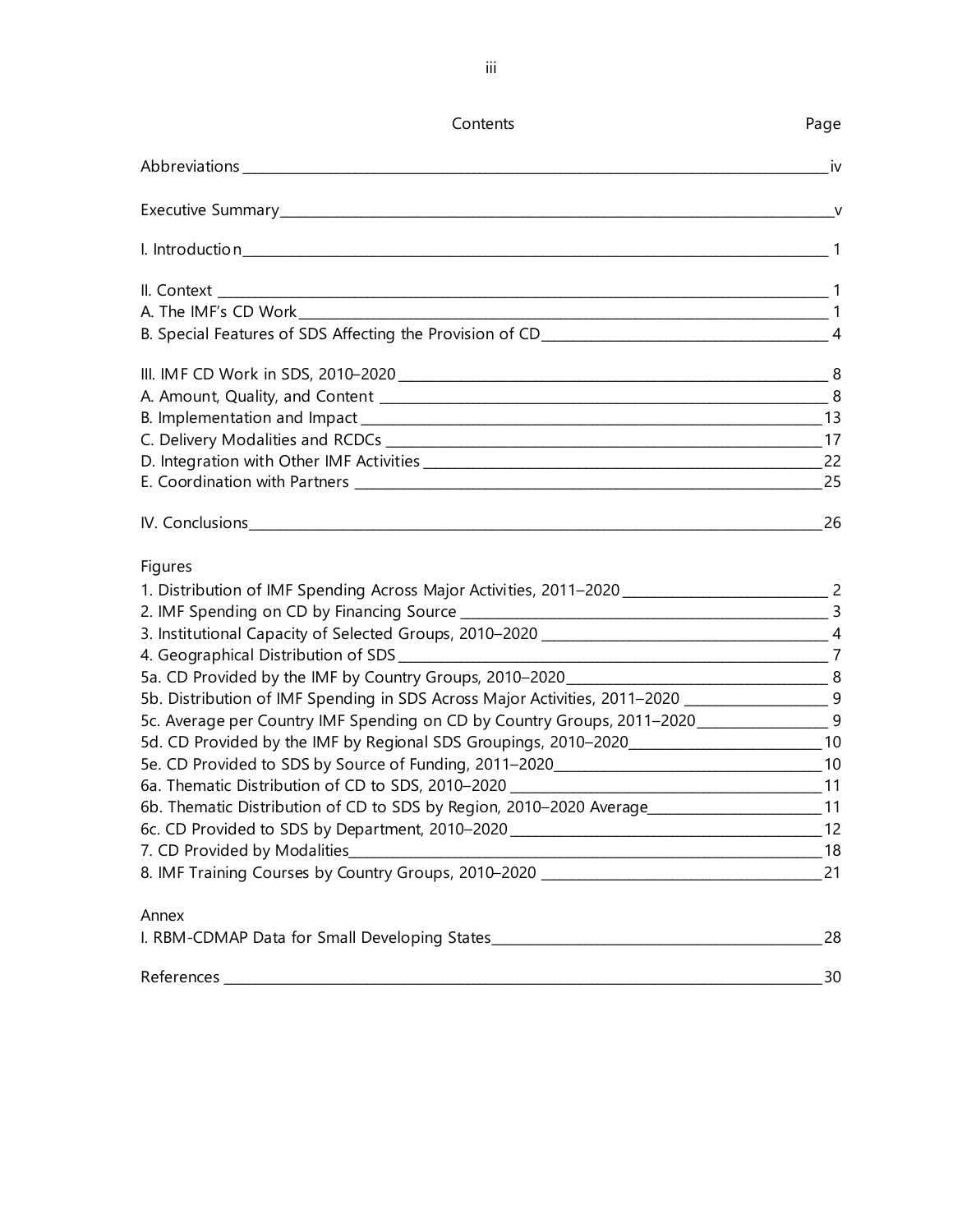## **ABBREVIATIONS**

| <b>AFR</b>     | African Department (IMF)                                    |
|----------------|-------------------------------------------------------------|
| <b>AFRITAC</b> | African Regional Technical Assistance Center                |
| AML/CFT        | Anti-Money Laundering/Countering the Financing of Terrorism |
| <b>APD</b>     | Asia and Pacific Department (IMF)                           |
| <b>CARTAC</b>  | Caribbean Regional Technical Assistance Center              |
| <b>CDMAP</b>   | Capacity Development Management and Administration Program  |
| CD             | <b>Capacity Development</b>                                 |
| <b>CPIA</b>    | Country Policy and Institutional Assessment                 |
| <b>CSN</b>     | <b>Country Strategy Note</b>                                |
| <b>EMMIE</b>   | Emerging Market and Middle-Income Economy                   |
| <b>EUR</b>     | European Department (IMF)                                   |
| <b>FAD</b>     | Fiscal Affairs Department (IMF)                             |
| <b>FCS</b>     | Fragile and Conflict-Affected State                         |
| <b>FSAP</b>    | Financial Sector Assessment Program                         |
| <b>FSSR</b>    | Financial Sector Stability Review                           |
| <b>FTE</b>     | Full-Time Equivalent                                        |
| <b>GDDS</b>    | General Data Dissemination System                           |
| HQ             | <b>IMF Headquarter</b>                                      |
| ICD            | Institute for Capacity Development (IMF)                    |
| LIC            | Low-Income Country                                          |
| <b>LIDC</b>    | Low-Income Developing Country                               |
| МC             | <b>Mission Chief</b>                                        |
| <b>MCD</b>     | Middle East and Central Asia Department (IMF)               |
| <b>MCM</b>     | Monetary and Capital Markets Department (IMF)               |
| <b>PFM</b>     | Public Financial Management                                 |
| <b>PFTAC</b>   | Pacific Financial Technical Assistance Center               |
| <b>RBM</b>     | Results-Based Management                                    |
| <b>RCDC</b>    | Regional Capacity Development Center                        |
| <b>RTAC</b>    | Regional Technical Assistance Center                        |
| RR             | Resident Representative                                     |
| <b>RSN</b>     | <b>Regional Strategy Note</b>                               |
| <b>SDDS</b>    | Special Data Dissemination Standard                         |
| SDS            | Small Developing State                                      |
| <b>STX</b>     | Short-Term Expert                                           |
| TA             | <b>Technical Assistance</b>                                 |
| WGI            | Worldwide Governance Indicator                              |
| <b>WHD</b>     | Western Hemisphere Department (IMF)                         |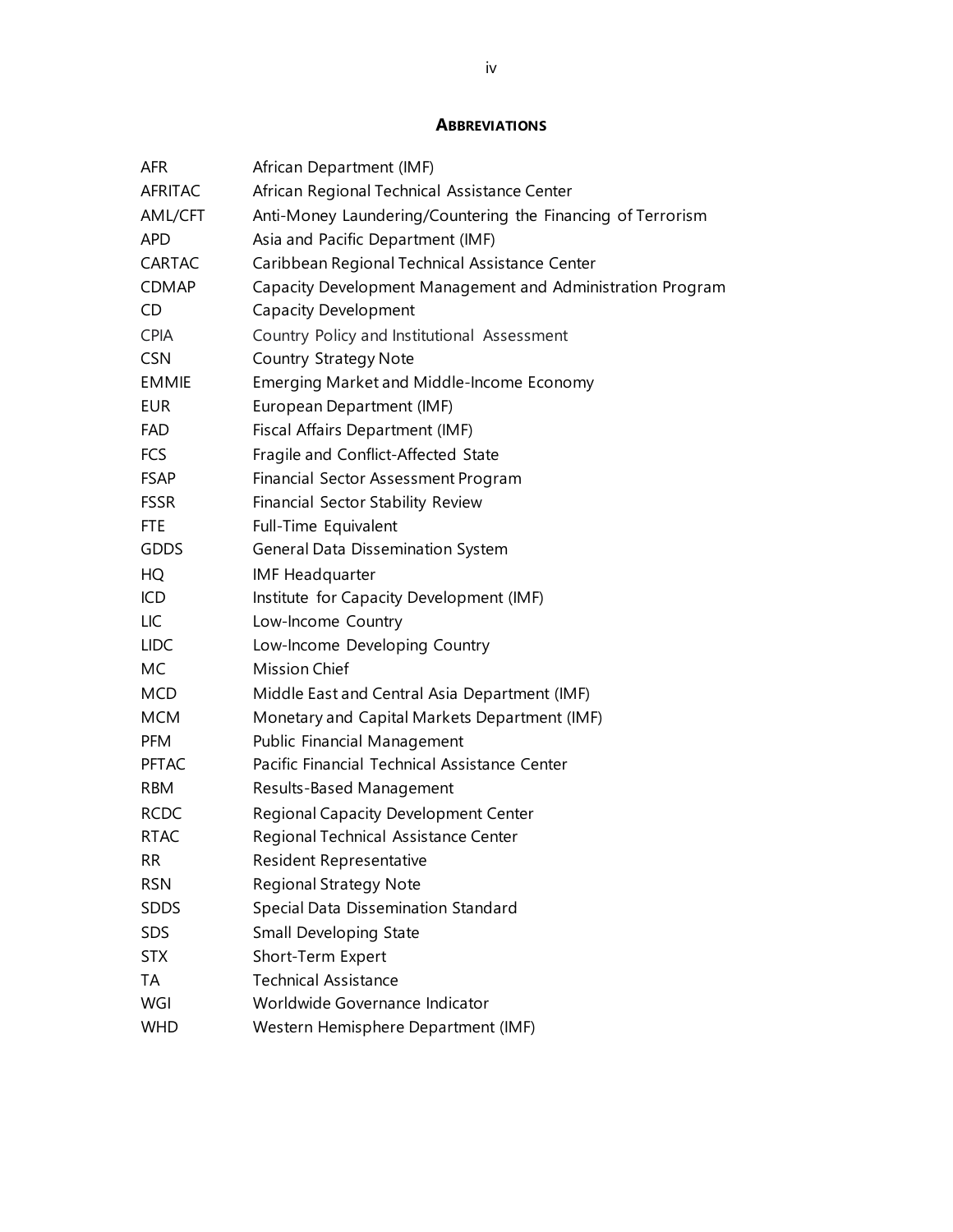#### **EXECUTIVE SUMMARY**

While heterogeneous in many ways, most Small Developing States (SDS) share relatively low levels of development and are dragged by serious constraints on their institutional and human resource capacity. As a result of these limitations, which are especially acute in SDS in the Pacific region and in microstates, small states have received sustained CD support from the IMF. At the same time, the geographical distribution and remoteness of many SDS has affected the way in which this CD support has been delivered.

Overall, the Fund's provision of CD to SDS is highly valued by authorities. They considered it of high quality, timely, adequate in amount, relevant, and well-tailored. Staff members were also generally satisfied with this function, noting progress over the evaluation period, and agreeing with the important contribution made by CD in Fund engagement with SDS. However, the provision of IMF CD to SDS is not problem free. The most outstanding issue is the limited implementation of CD advice and, therefore, impact. While this is clearly an area of shared responsibility by the Fund and national authorities there are several steps the Fund could take to strengthen the value provided by CD for SDS.

To foster higher levels of CD implementation, the Fund could strengthen ex ante assessments of recipients' absorptive capacity; emphasize implementation support (rather than providing more advice); rationalize more forcefully the provision of IMF CD; strengthen the incentives of recipients; and continue to strengthen its coordination with other CD providers.

The Fund should consider investing more in Regional Capacity Development Centers (RCDCs) and regional resident representatives given that the value added of the resources devoted to CD provision in SDS is maximized when channeled through locally based staff in direct contact with country officials, an effect that seems to be particularly strong in SDS. Dedicating more resources to RCDCs and regional resident representatives would also allow them to support further the surveillance and program activities. At the same time, various steps could be taken to maximize the value of locally based experts in RCDCs. First, the Fund could strengthen the provision of guidance to CD experts, explaining how best to engage with countries, clarifying duties, and explaining advisors' responsibilities vis-à-vis country teams. Second, it would be useful to develop a structure within the Fund to manage and boost the exchange of knowledge accumulated in RCDCs across regions. Third, consultations between country teams and RCDCs experts and the participation of the latter in surveillance missions could be more systematic.

Finally, country teams' role in leading prioritization and planning of country CD work, with greater focus on end-results, should be strengthened, including by making more systematic use of country and regional strategy notes.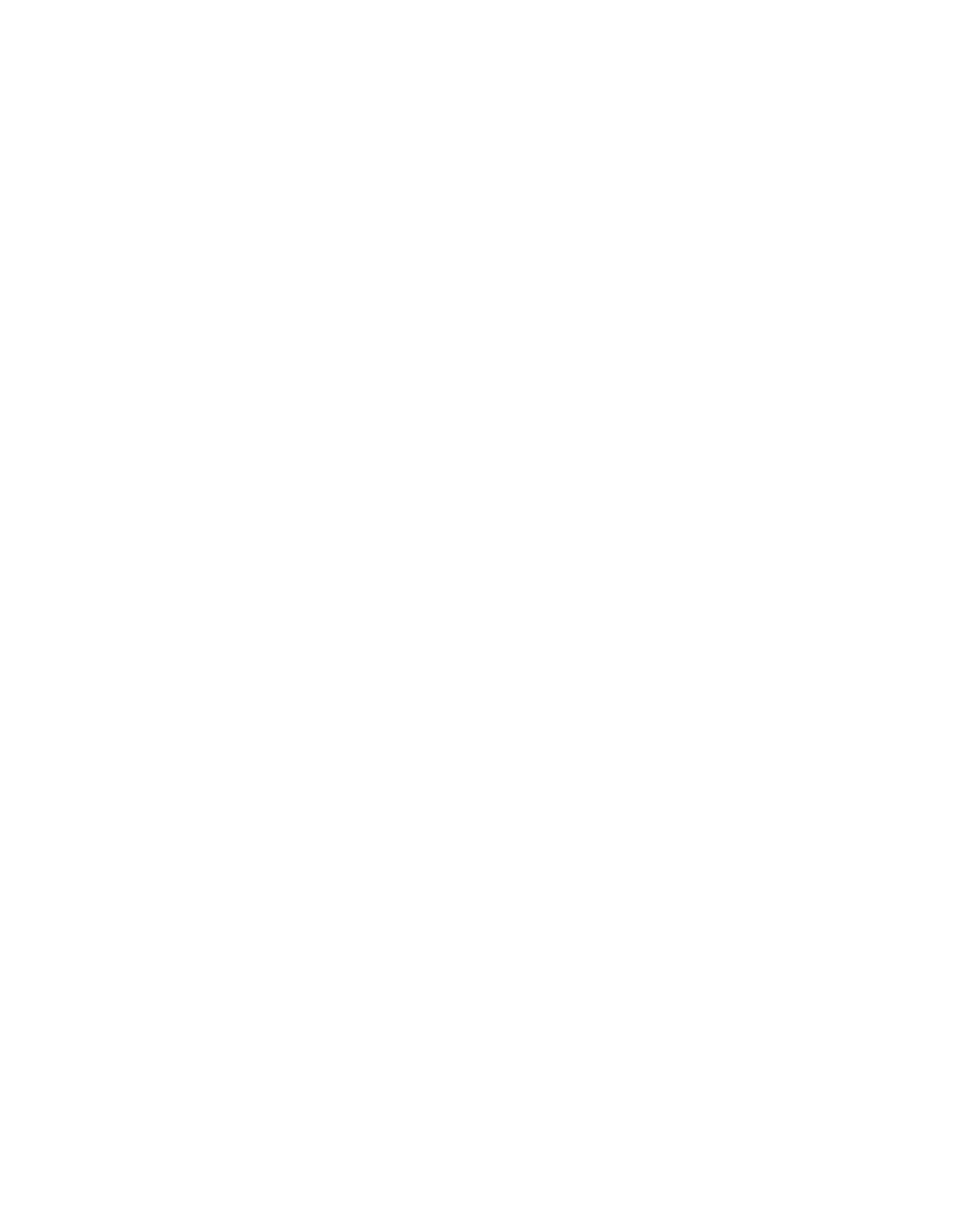## **I. INTRODUCTION**

1. This paper provides background on the capacity development (CD) support for the IEO evaluation of IMF engagement with small developing states (SDS) during the evaluation period, 2010–2020. [1](#page-6-0) The IMF classifies as SDS those members with populations under 1.5 million, excluding advanced economies and fuel exporting countries. A total of 34 countries, or 18 percent of the IMF's membership, fall into this category: 12 are in the Caribbean, 11 in the Pacific, 7 in Africa, and 4 in Europe and Asia. Fifteen of them are "microstates," with populations below 200,000, and 10 are currently included in the IMF list of fragile and conflict-affected states (FCS). According to the World Bank criteria, 11 of these SDS are lower-middle-income countries, 16 fall in the upper-middle bracket, and 7 in the high-income one.

2. While heterogeneous in many ways, most SDS share relatively low levels of development and suffer serious constraints on their institutional and human resource capacity. These limitations, especially acute in the Pacific region and in microstates, make SDS avid consumers of CD support from the Fund and other development partners. At the same time, most SDS are concentrated in two parts of the world (the Caribbean and the Pacific) and many are remote, which also affects the provision of CD and introduces a marked regional dimension to their engagement with the Fund.

3. This paper assesses the value added of the CD support provided to SDS and provides some possible avenues for improvement. It is based on information gathered directly from SDS authorities and IMF staff, through interviews and surveys, desk review of documents, and internal IMF data. The rest of the paper is organized as follows. Section II provides some general background on the CD provided by the IMF. Section III analyzes the most salient aspects of the CD provided by the IMF to SDS during the evaluation period. Section IV concludes.

## **II. CONTEXT**

## **A. The IMF's CD Work[2](#page-6-1)**

4. CD is one of the three core functions of the IMF, together with surveillance and lending and program support. The objective of the Fund's CD work is "to help member countries build strong institutions and boost skills to formulate and implement sound macroeconomic and financial policies. Some of these efforts also aim to deepen the dialogue between Fund and member country experts on specialized aspects of macroeconomic and financial policy issues, complementing policy discussions between member countries and the Fund related to surveillance or Fund-supported programs" (IMF, 2019). CD services from the Fund are available

<span id="page-6-0"></span><sup>&</sup>lt;sup>1</sup> The IEO already evaluated the Fund's technical assistance (TA) in 2005 and 2014 (IEO, 2005; 2014), covered in depth CD-related aspects in its evaluation of the role of the Fund in fragile and conflict-affected states (FCS) (IEO, 2018). The IEO will complete later this year a new full evaluation on the IMF and Capacity Development.

<span id="page-6-1"></span> $<sup>2</sup>$  For further general information on IMF CD provision, including history, governance, and resources allocation,</sup> see IEO (2021), available at[: https://ieo.imf.org/en/our-work/Evaluations.](https://ieo.imf.org/en/our-work/Evaluations)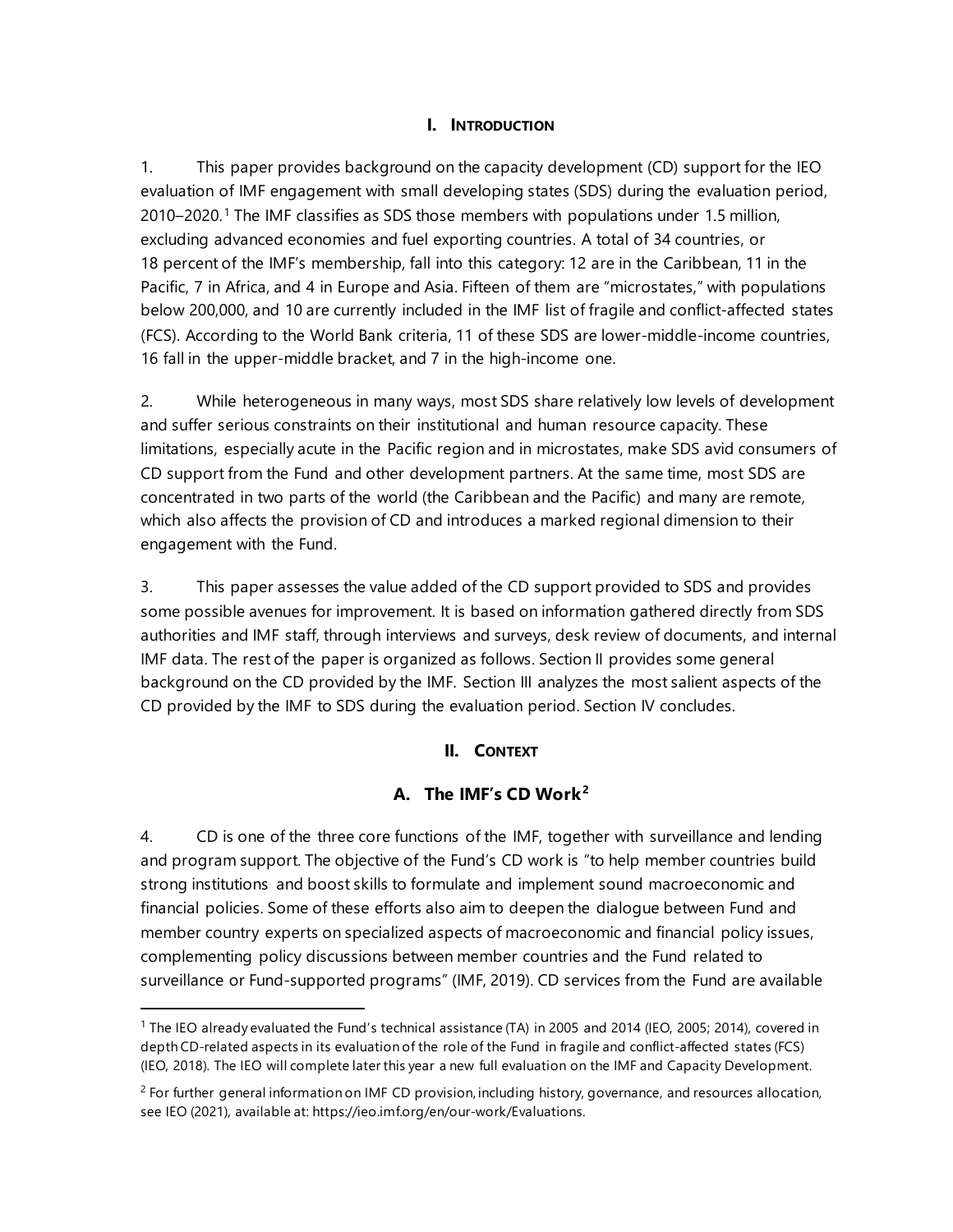to all member countries, at their request and mostly free of charge. $3$  Low-income developing countries and FCS are the major beneficiaries, although middle-income countries also receive substantial CD support.

5. CD priorities are set through an extensive internal allocation process which seeks to balance members' interests, evidence on the results and impact of CD, and the Fund's institutional priorities and CD supply capacity. CD is delivered in a variety of topics related to the Fund's core areas of expertise, including public finances, monetary and financial policies, macroeconomic frameworks and tools, legal frameworks, and statistics, although the bulk has traditionally been more narrowly focused on public financial management (PFM), tax administration, macroeconomic statistics, and financial sector stability. CD includes both technical assistance (TA) and training. TA is typically provided by the Fund's functional departments (e.g., the Fiscal Affairs Department (FAD) and the Monetary and Capital Markets Department (MCM)), and training is organized by Institute for Capacity Development (ICD). There is increasingly close consultation of CD work with and direction on prioritization from the area departments.

6. The share of resources devoted by the IMF to CD work has grown during the evaluation period and now accounts for about one-third of the Fund's operational budget (Figure 1). Nonetheless, the Fund's CD constitutes only a very small fraction of the CD assistance provided globally, in a very crowded market, by multilateral, regional, and bilateral entities, including civil society organizations.



<span id="page-7-0"></span><sup>&</sup>lt;sup>3</sup> "The Fund does not charge recipient countries for delivery of CD services except for high-income countries (for CD that is not deemed critical and that costs above a minimum threshold). In some cases, countries make voluntary contributions to finance CD services they receive from the Fund. Depending on the circumstances, a high-income country may receive both Fund-financed CD and CD financed by its own contributions to the Fund" (IMF, 2019).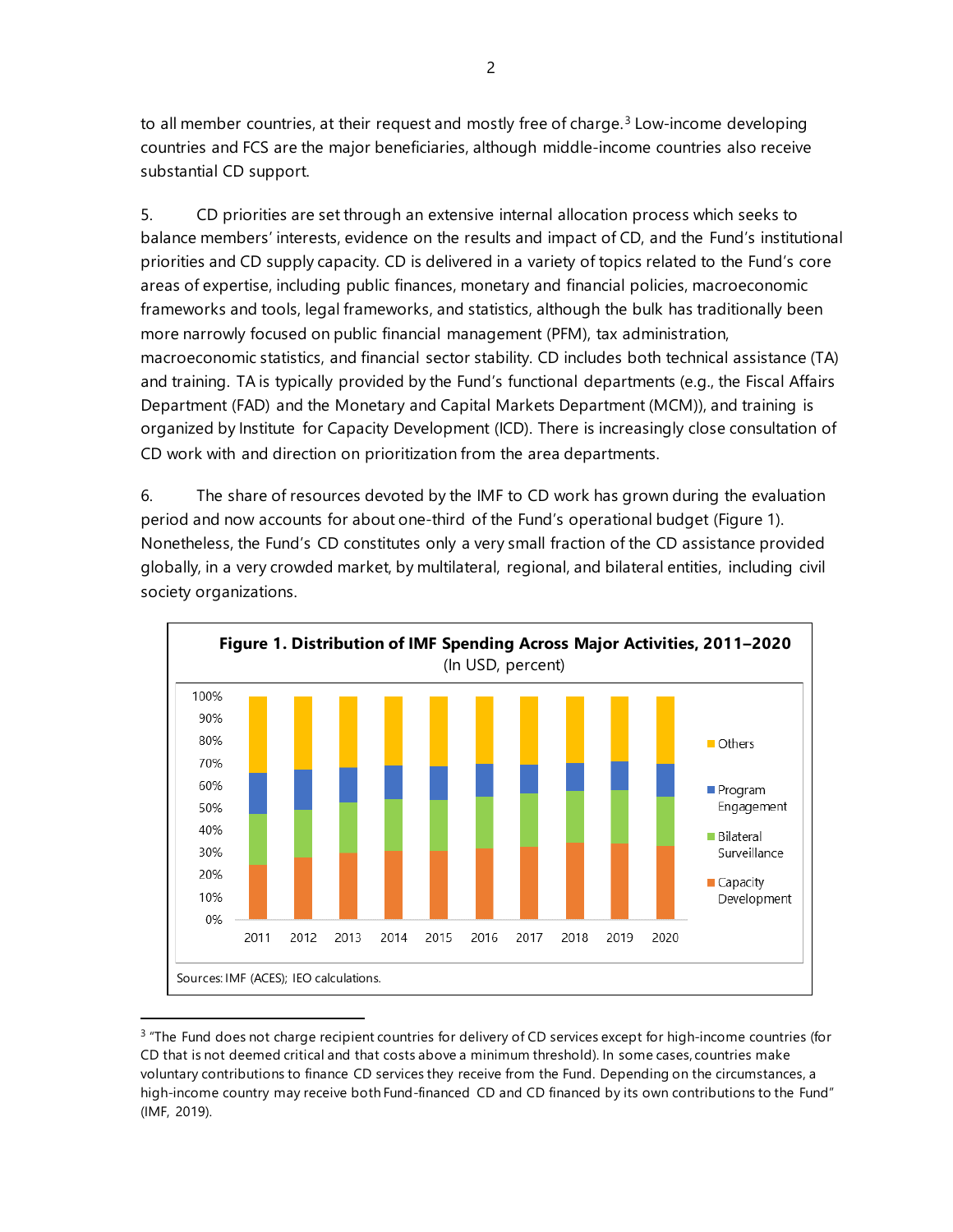7. The IMF delivers its CD through a mix of modalities and sources<sup>[4](#page-8-0)</sup>: it can take the form of one-off technical assistance missions, multi-year programs, assignment of experts—for short or long terms—training courses and workshops, or online learning; it is usually tailored to one individual member country but can have a regional focus; it can be delivered in country, at IMF Headquarters (HQ), or remotely; it can be sourced directly from the Fund's HQ or through one of its regional centers; and it can be delivered by IMF staff or by consultants hired on contract. The IMF, however, does not fund other CD providers nor delegate the delivery of CD services. Beyond the provision of advice, the Fund provides, as part of its CD services, follow up and implementation support to facilitate the adoption of measures and, ultimately, to achieve impact. Quality control is conducted via oversight by CD experts from HQ, a process known as "backstopping."

8. The expansion of the IMF CD services has been made possible by the increase of external financing, which now covers over a half of the Fund's CD spending (Figure 2) and more than 80 percent of the total field delivery. However, as recognized by the Fund (IMF, 2019a), "internal and external funds are not perfect substitutes because the use of external funds is subject to donors' preferences for particular regions, topics, or delivery vehicles." The Fund sets aside most of the available internal resources to provide CD to countries benefiting from a Fund-supported program or to those with particularly pressing needs.



9. The Fund currently has two complementary systems for the management and monitoring of CD. The Capacity Development Management and Administration Program (CDMAP) is being rolled out to operationalize the 2018 CD Strategy Review (include reference) to support the management of IMF CD in an integrated fashion; from the capture of CD demands to the execution

<span id="page-8-0"></span><sup>&</sup>lt;sup>4</sup> While technically part of the IMF's CD function, targeted diagnostic interventions such as FSAPs, FSSRs, Climate Change Policy Assessments, and Disaster Resilience Strategies, crucial for many SDS, are covered in other background papers for the evaluation IMF Engagement with Small Developing States. See Lombardi and Rustomjee (2022), and Marston (2022).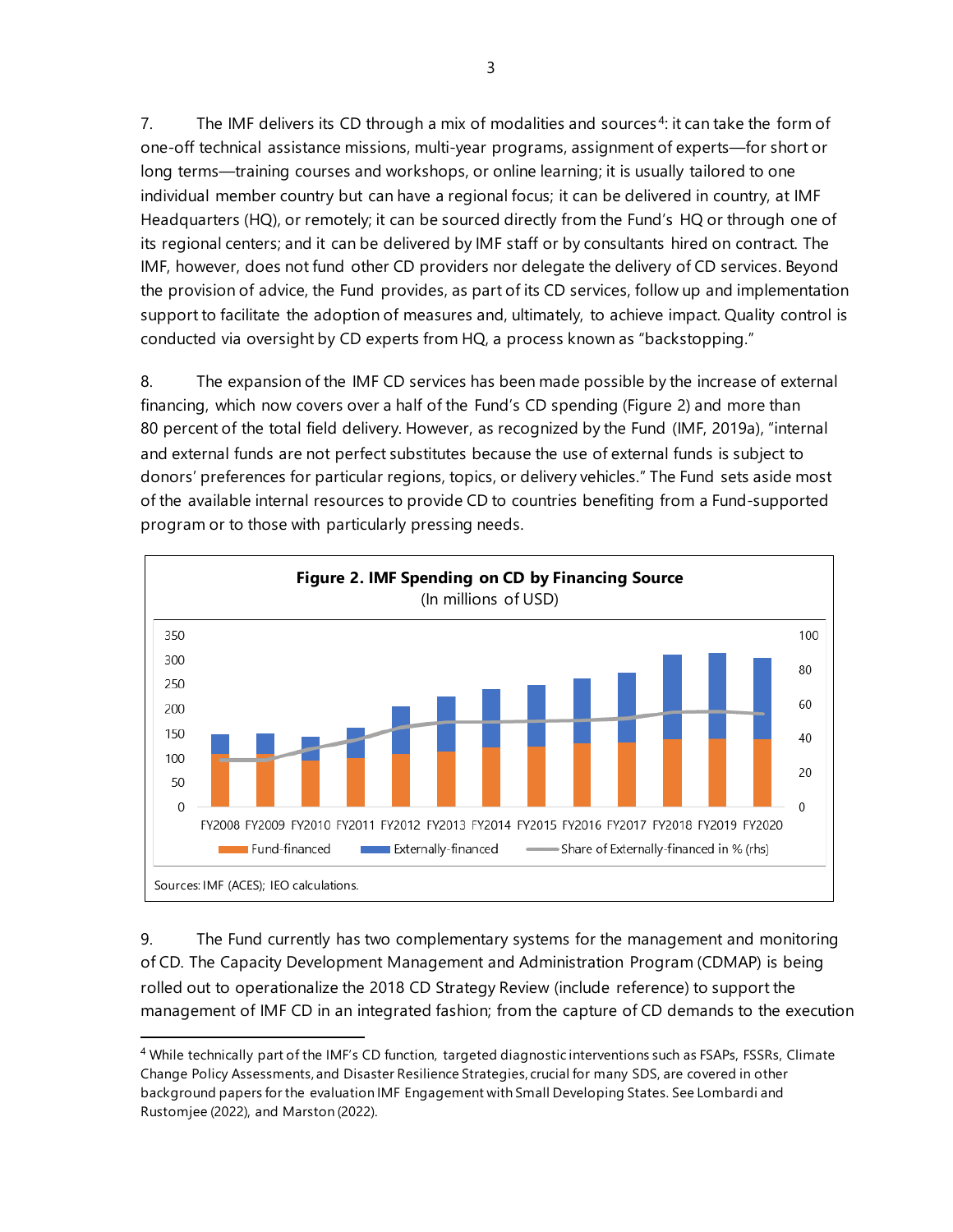and reporting of specific projects. CDMAP is intended to: (i) support more efficient and transparent CD operations; (ii) facilitate the integration of CD, surveillance, and lending activities; (iii) develop a country-centric approach; and (iv) better inform the decision-making process surrounding planning, prioritization, and execution of CD from the strategic to the operational level. Complementary to the CDMAP, the Fund's Results-Based Management (RBM) Framework<sup>[5](#page-9-0)</sup> is a system for the collection and management of data on the results of CD operations, intended to help in the areas of project management, accountability and reporting, monitoring and evaluation, and strategic decision making and prioritization. The core of the RBM is a logical framework that ties together the Fund's CD deliverables—inputs, activities, and outputs—with their benefits on CD recipients—organized in milestones, outcomes, and objectives. The RBM-CDMAP will be evaluated in the forthcoming IEO evaluation on the IMF and capacity development.

## **B. Special Features of SDS Affecting the Provision of CD**

## **Low Capacity—High Need for CD**

10. While there is substantial diversity within the SDS group, the majority of SDS suffer from severe limitations on institutional capacity and face a serious challenge of talent retention. World Bank data suggests that their institutional capacity is significantly lower than in larger countries in a comparable income bracket, although higher than in low-income countries (LICs) or FCS (Figure 3). Moreover, both the Country Policy and Institutional Assessments (CPIA) and the Worldwide Governance Indicators (WGI) show only marginal improvements over the last decade.



<span id="page-9-0"></span><sup>&</sup>lt;sup>5</sup> The RBM was first introduced in the mid-2000s and required for all CD projects from 2017. Following the 2018 CD Strategy Review, it was reorganized under a new RBM Governance Framework presented in 2020 (IMF, 2020). This governance framework was recently developed in the May 2021 Operational Guidelines (IMF, 2021) and integrated with the CD Management and Administration Program (CDMAP).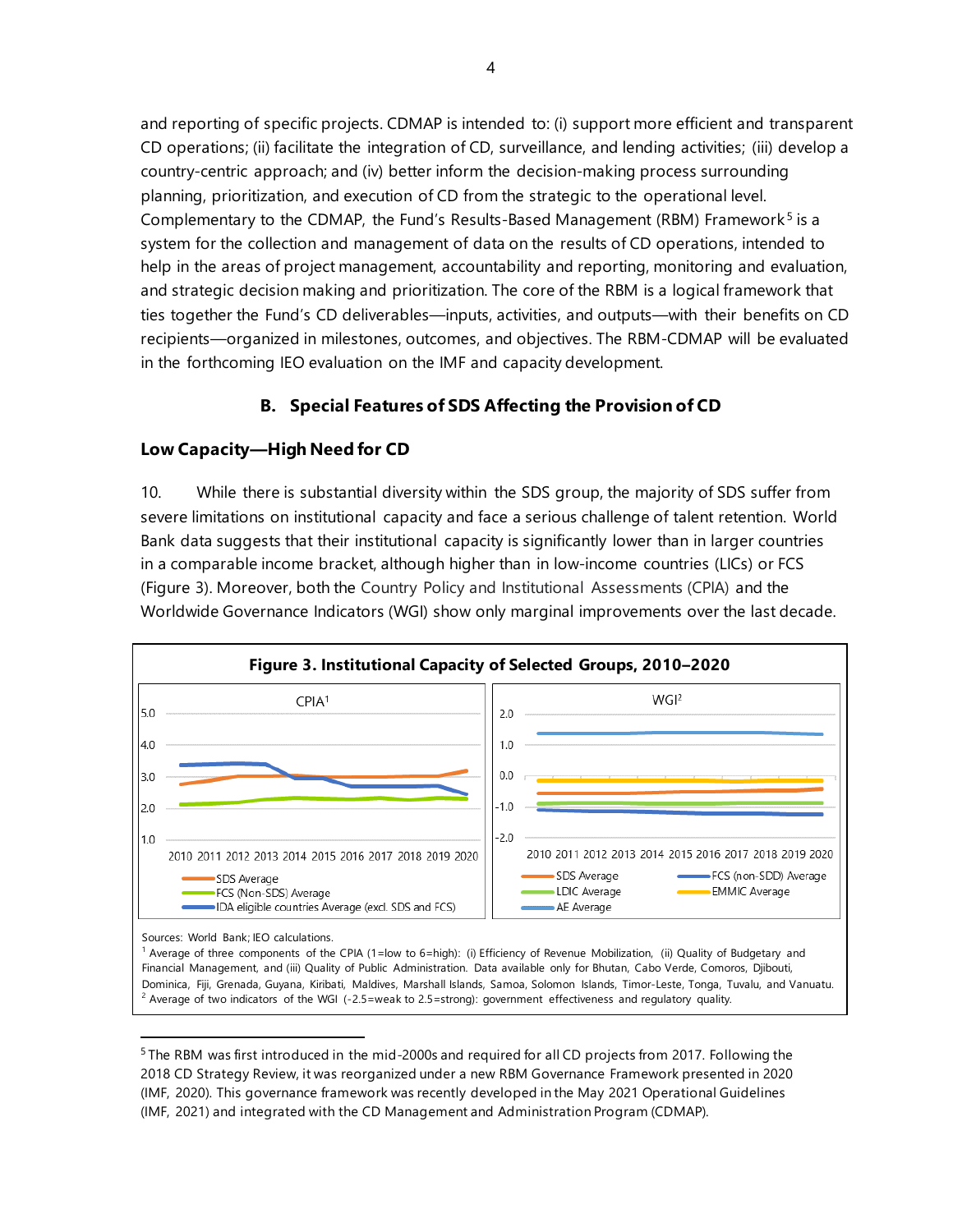11. The constraints on institutional capacity and their implications for SDS' economic performance have long been recognized by the literature, both external and produced by the IMF. For example, Farrugia (2007) maintains that the need for institutional capacity-building for development is essential for small island states, even more than for larger countries, given their higher exposure to exogenous shocks of various types. Similarly, Bräutigam and Woolcock (2001) argue that, due to their economic vulnerability, the capacity of SDS institutions matters even more than it does for large countries. According to them, SDS with high quality institutions manage their risks and opportunities in a more successful way. Malik and Temple (2008) find that countries with weaker capacity experience more economic volatility. Brown (2010) includes the higher cost of the public administration, the limited availability of skilled individuals, and a lack of depth in specialization in his list of binding constraints to the institutional development of SDS in the Caribbean. More recently, Beuermann and Schwartz (2018) analyzes in detail the centrality of institutions for the economic development of the Caribbean.<sup>[6](#page-10-0)</sup>

12. Compounding the lack of institutional capacity, the small size of their administrations also affects SDS ability to absorb CD. Officials are often overwhelmed by regular business and unable to interact with the multiplicity of representatives from bilateral and multilateral organizations operating in their countries. Moreover, the extremely small number of officials running key agencies, the scarce access to technical education, and the high incidence of brain drain leave institutions highly exposed to the risk of relying on a single individual (one-person risk), hampering the retention of skills and the continuity in the relationship with the Fund.

13. Internally, the Fund has recognized for years how limited SDS capacity affects their economic performance.<sup>[7](#page-10-1)</sup> IMF (2013) discusses the macroeconomic effects of limited capacity, including on the provision of public goods and services, fiscal performance, volatility, disaster management, or even on the implementation of a Fund-supported program. IMF (2016) describes the strong link between institutional capacity and SDS' efforts to increase their resilience to climate change and natural disasters. Perhaps most importantly, the Fund's 2017 Staff Guidance Note on the Fund's Engagement with SDS clearly states how low capacity in SDS increases the need for CD provision and, at the same time, reduces their CD absorption and implementation capacity. The note also provides a series of guidelines on how staff should address these deficiencies in the provision of CD, including through tailoring of CD, integration with surveillance, regional level provision, nurturing implementation capacity, and relying on the IMF's Regional Capacity Development Centers (RCDCs).

<span id="page-10-0"></span> $6$  For a broader literature review, see Briguglio (2022).

<span id="page-10-1"></span><sup>7</sup> IMF policy did not prioritize capacity development (CD) for small states prior to 2014. In 2014, Directors endorsed a statement on IMF Policies and Practices on CD which noted for staff and other stakeholders that CD prioritization should bear in mind the need for the Fund to sustain efforts to develop capacity in member countries, in particular LICs and fragile and small states. In discussing the 2018 Review of the Fund's CD Strategy, the Executive Board did not specify small states in particular in its assessment.Nevertheless, in 2019, Directors endorsed an updated statement on IMF Policies and Practices on CD which reiterated language regarding prioritization for LICs and fragile and small states (see Abrams, 2022).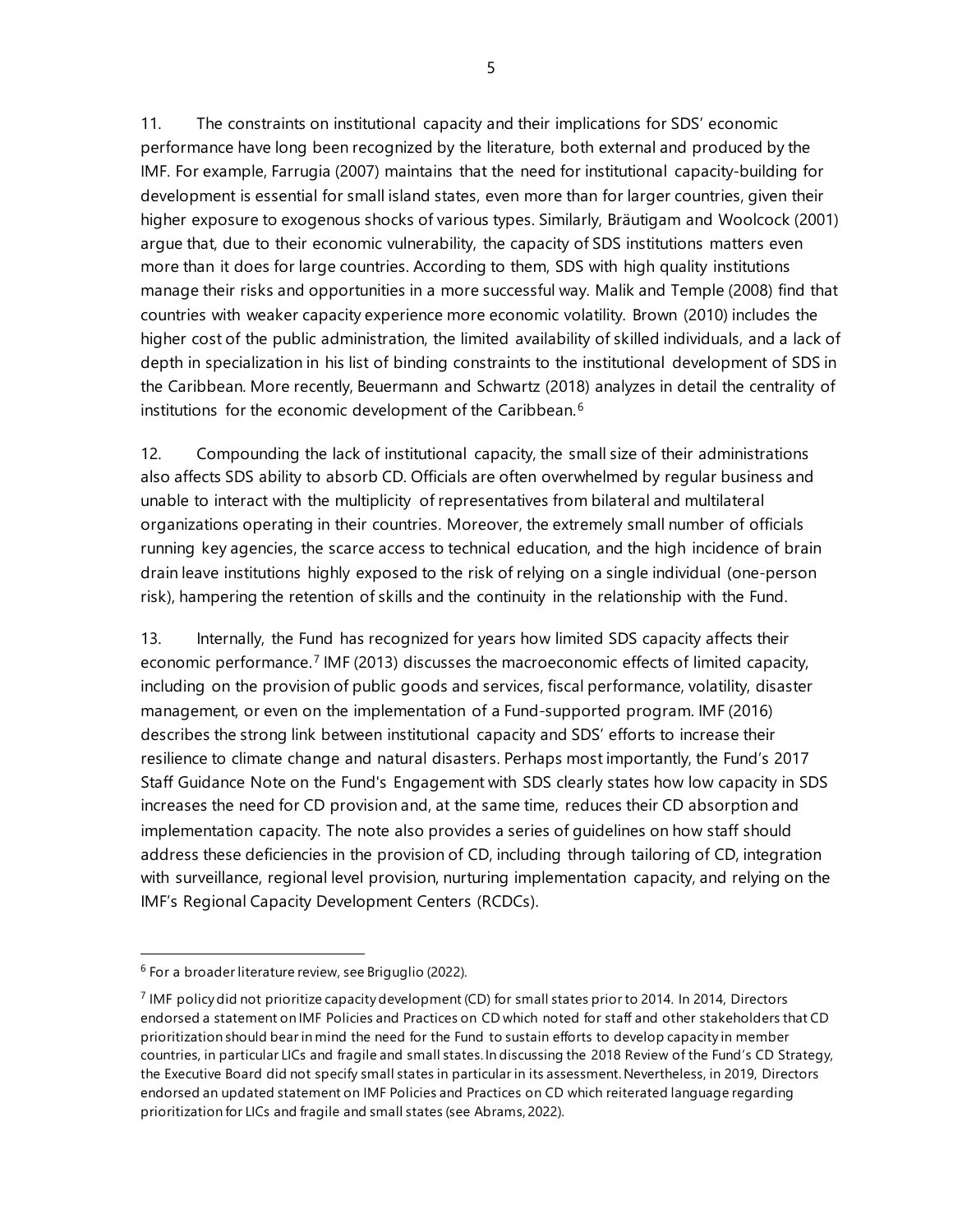14. In interviews and the staff survey conducted by the IEO $<sup>8</sup>$  $<sup>8</sup>$  $<sup>8</sup>$  for this evaluation, staff</sup> universally agreed with the characterization above. In their view, only a small number of SDS have the level and depth of capacity and human resources normally found in middle-income countries. In fact, most staff compared them to the institutional capacity levels found in much lower income developing countries. As a result, staff saw SDS as highly dependent on the provision of CD and the transfer of skills from external sources, including the Fund.

15. Overall, the provision of CD is considered, both by authorities and IMF staff, as a key pillar of the Fund's work in SDS. Moreover, 80 percent of staff considered that SDS benefit more from IMF CD than non-SDS. Some staff even opined that surveillance and program work should, for the most part, be an instrument to identify and prioritize gaps to be filled by CD provision. The staff survey suggested that, while the Fund provides higher value added to SDS than to non-SDS members across all three functions, the (positive) difference is greater in the case of CD, as 80 percent of respondents saw SDS benefiting more from this line of work than non-SDS.

# **Geographical and Regional Dimension**

16. The provision of CD to SDS has a strong geographical and regional dimension. SDS are highly concentrated in the Pacific and Caribbean regions (Figure 4). Most of these members are islands, some in very remote locations (particularly in the Pacific). This remoteness makes the delivery of CD more difficult and costly than to other parts of the membership. Regional concentration and remoteness increase the advantages of regional delivery of CD and peer-to-peer learning. Beyond geography, the regional dimension of the provision of CD is strengthened by (i) the many common characteristics and challenges shared by SDS, most derived from small economic size and vulnerability to shocks, especially natural disasters, and (ii) the existence of regional institutions and networks, which, in many cases, are also CD recipients and play a role in the retention and spreading of capacities.

17. This regional dimension has led to a very prominent role of the IMF's RCDCs and Regional Training Centers,  $9$  in the delivery of CD to SDS. Indeed, RCDCs were originally conceived to provide TA to small island economies. The first one, the Pacific Financial Technical

<span id="page-11-0"></span> $8$  For details on the surveys conducted for the evaluation, see de Las Casas and Balasubramanian (2022).

<span id="page-11-1"></span><sup>9</sup> The IMF's RCDCs and Regional Training Centers are located as follows: (i) Africa: East AFRITAC (Tanzania), AFRITAC West (Cote d'Ivoire), AFRITAC Central (Gabon), AFRITAC South (Mauritius), AFRITAC West 2 (Ghana), and the Africa Training Institute (Mauritius); (ii) Asia-Pacific: PFTAC (Fiji), IMF-Singapore Regional Training Institute (Singapore), IMF Capacity Development Office in Thailand (Thailand), South Asia Regional Training and Technical Assistance Center (India), and the China-IMF Capacity Development Center; (iii) Europe and Central Asia: Joint Vienna Institute (Austria), and the Caucasus, Central Asia, and Mongolia Regional Capacity Development Center (Kazakhstan); (iv) Middle East: Middle East Regional Technical Assistance Center (Lebanon); (v) Western Hemisphere: CARTAC (Barbados), and the Central America, Panama, and the Dominican Republic Regional Technical Assistance Center (Guatemala).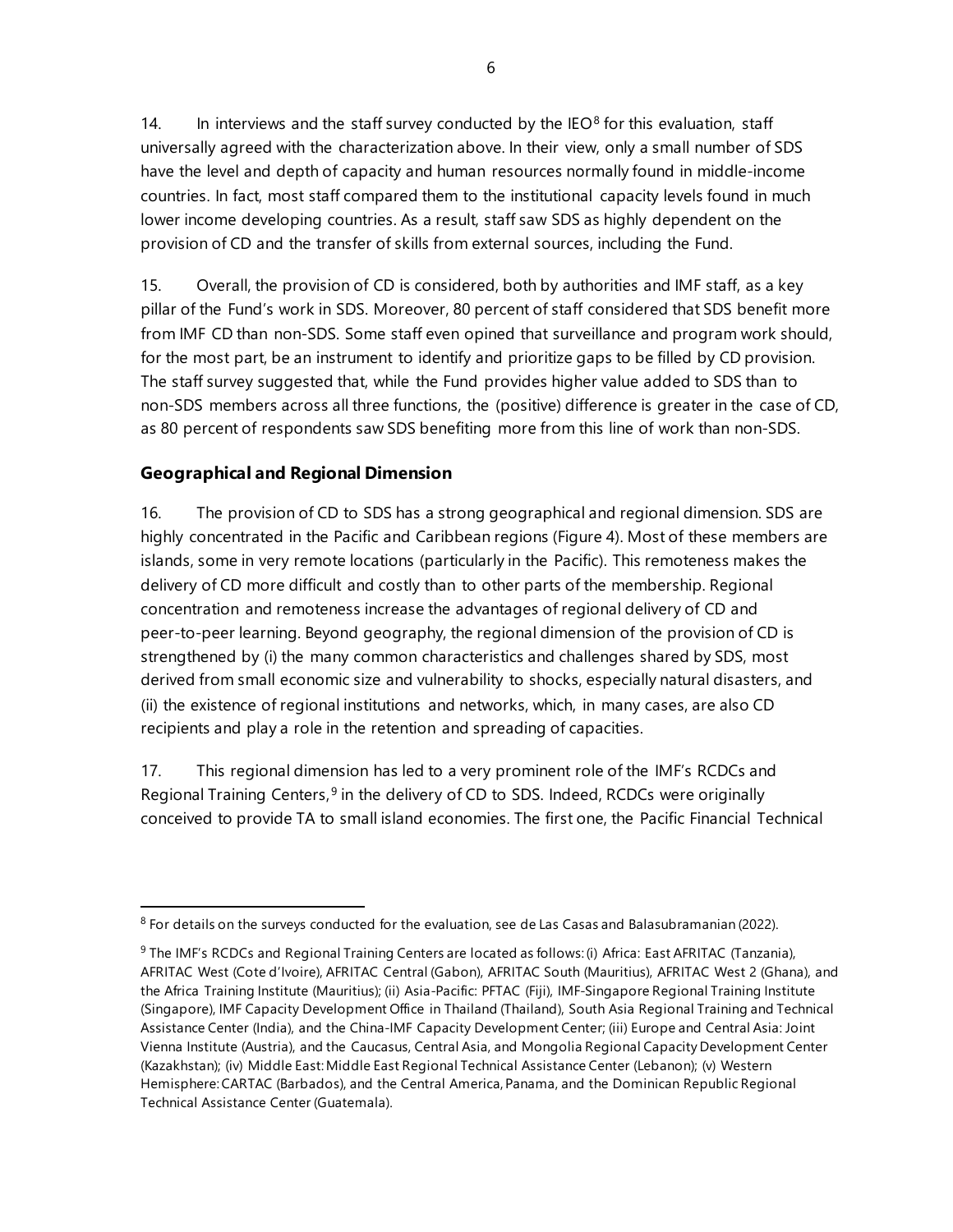Assistance Center (PFTAC), <sup>[10](#page-12-0)</sup> opened in Fiji in 1993, and provides CD support for 12 Pacific Islands. The second one, the Caribbean Regional Technical Assistance Center (CARTAC), <sup>[11](#page-12-1)</sup> established in Barbados in 1999 supports 12 SDS in the Caribbean. These and other RCDCs, especially AFRITAC South located in Mauritius, have been responsible for a growing share of the capacity development assistance delivered to SDS. Regional Training Centers also contribute to the provision of CD to SDS; the Singapore Regional Training Institute serves SDS members in the Asia and Pacific region, the Africa Training Institute (also located in Mauritius) provides training to African SDS, and the Middle East Center for Economics and Finance serves Djibouti.



<span id="page-12-0"></span><sup>10</sup> PFTAC currently serves 16 countries and territories (The Cook Islands, Federated States of Micronesia, Fiji, Kiribati, Marshall Islands, Nauru, Niue, Palau, Papua New Guinea, Samoa, Solomon Islands, Timor‑Leste, Tokelau, Tonga, Tuvalu, and Vanuatu), of which 12 are SDS members.

<span id="page-12-1"></span><sup>11</sup> CARTAC currently serves 23 countries and territories (Anguilla, Antigua and Barbuda, Aruba, Bahamas, Barbados, Belize, Bermuda, British Virgin Islands, Cayman Islands, Curacao, Dominica, Grenada, Guyana, Haiti, Jamaica, Montserrat, St. Kitts and Nevis, St. Maarten, St. Lucia, St. Vincent and the Grenadines, Suriname, Trinidad and Tobago, and Turks and Caicos), of which 12 are SDS members.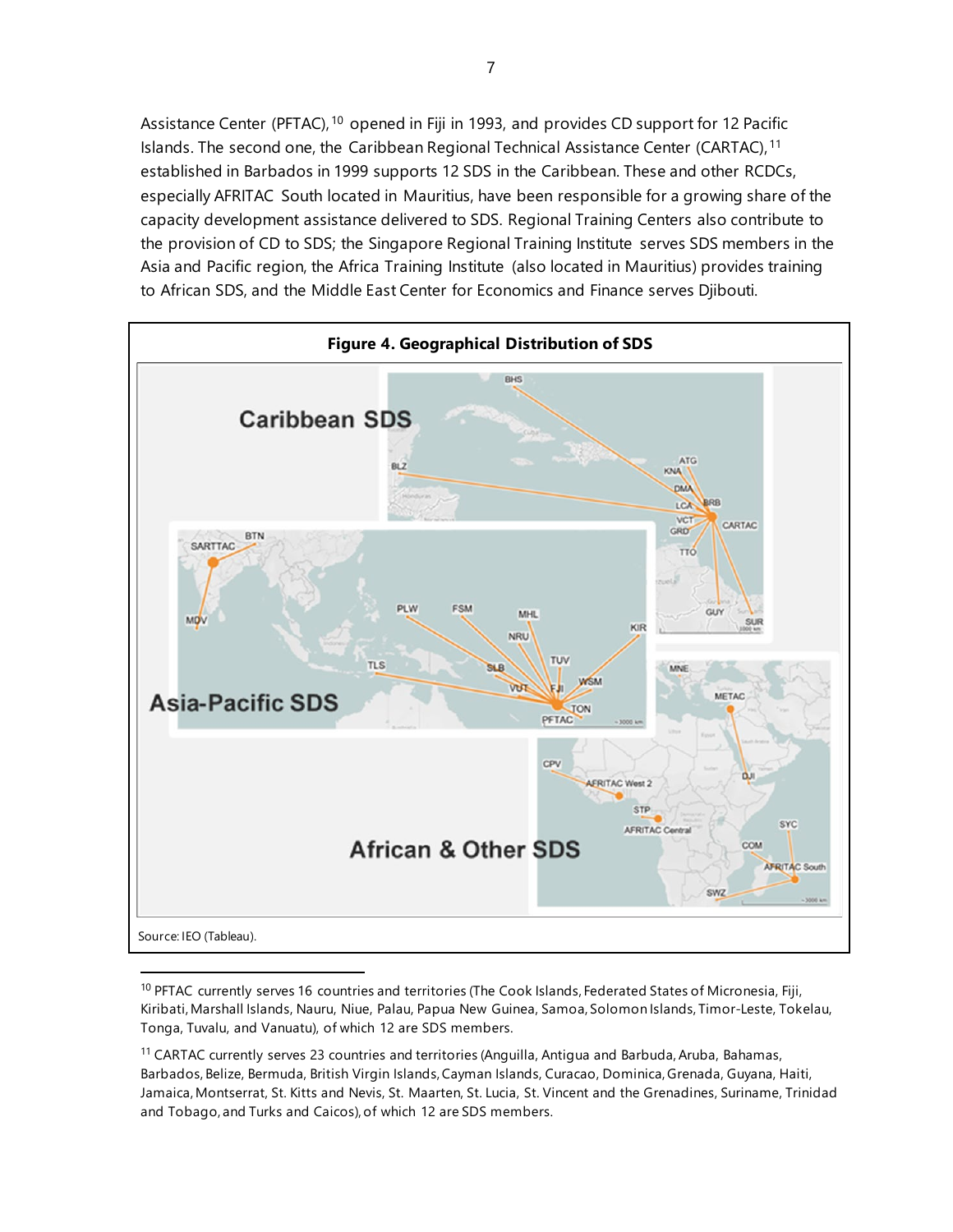## **III. IMF CD WORK IN SDS, 2010–2020**

## **A. Amount, Quality, and Content**

18. Data on the amount of CD provided to SDS, measured in Full-Time Equivalent (FTE) staff resources, show that it grew over 2010–2020 (with annual variations), increasing the proportion of IMF spending in SDS devoted to CD activities. However, the bulk of the Fund-wide increase in the amount of resources devoted to CD went to low-income developing countries (LIDC) and FCS (Figures 5a and 5b). In 2020, total FTEs for CD on SDS decreased slightly, reflecting the added difficulty of delivering CD during the pandemic. In dollar terms, the IMF spent in CD, on average, around \$700,000 per year in each SDS (Figure 5c), approximately half the expenditure in LIDCs, well below the amount devoted to each FCS (\$1.16 million), and substantially less than the \$850,000 devoted to countries in their income bracket (emerging-market and middle-income economies, EMMIE). Among SDS, the regional allocation<sup>[12](#page-13-0)</sup> of CD during the evaluation period (Figure 5d) shows that, starting from a lower level, Asian and especially African SDS have received increasing amounts of CD.



<span id="page-13-0"></span><sup>&</sup>lt;sup>12</sup> Countries are classified in three main groups for this analysis: Asia-Pacific SDS, Africa and Other SDS, and Caribbean SDS.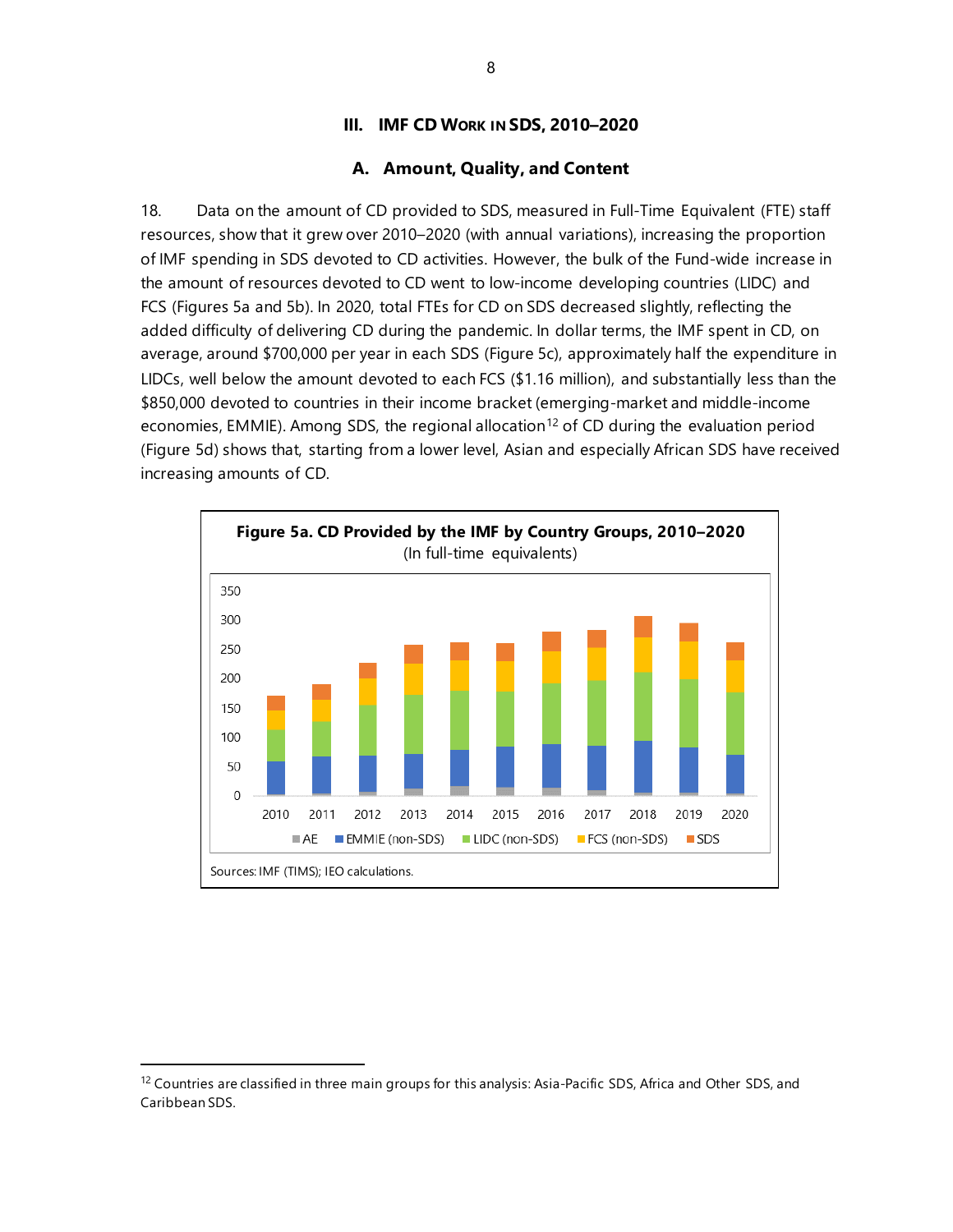



19. The increase in CD delivery to SDS has been entirely financed by the growth of external financing sources (Figure 5e). The comparison of Figures 2 and 5e reveals the centrality of externally-financed CD in the case of SDS, about 20 percent higher than for the membership as a whole throughout the period, consistent with the prominence of RCDCs in the delivery to this part of the membership.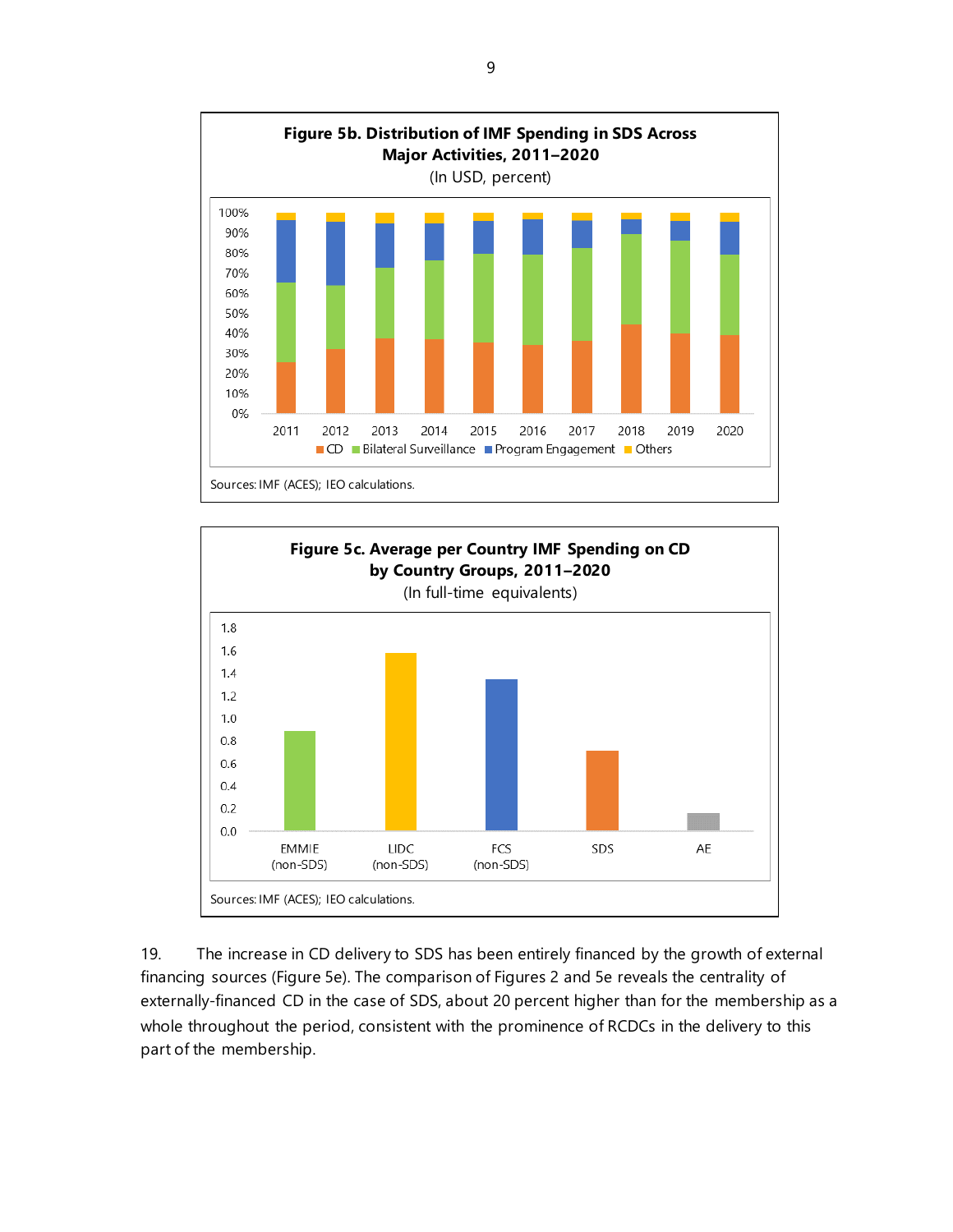



20. Authorities and staff generally agreed on the sufficiency of resources available for CD provision. In interviews, authorities expressed their satisfaction with the quantity of CD and the responsiveness of providers in addressing their needs.<sup>[13](#page-15-0)</sup> Some staff even argued that the ample availability of resources has led to the provision of too much CD, in the sense of exceeding the country's absorption capacity.

<span id="page-15-0"></span><sup>&</sup>lt;sup>13</sup> While not included in CD data, significant amounts of CD support are also provided by country teams while conducting surveillance and program work. Authorities appreciated this type of support, for example, with using DSA tools, designing fiscal frameworks, legal advice for debt restructuring exercises.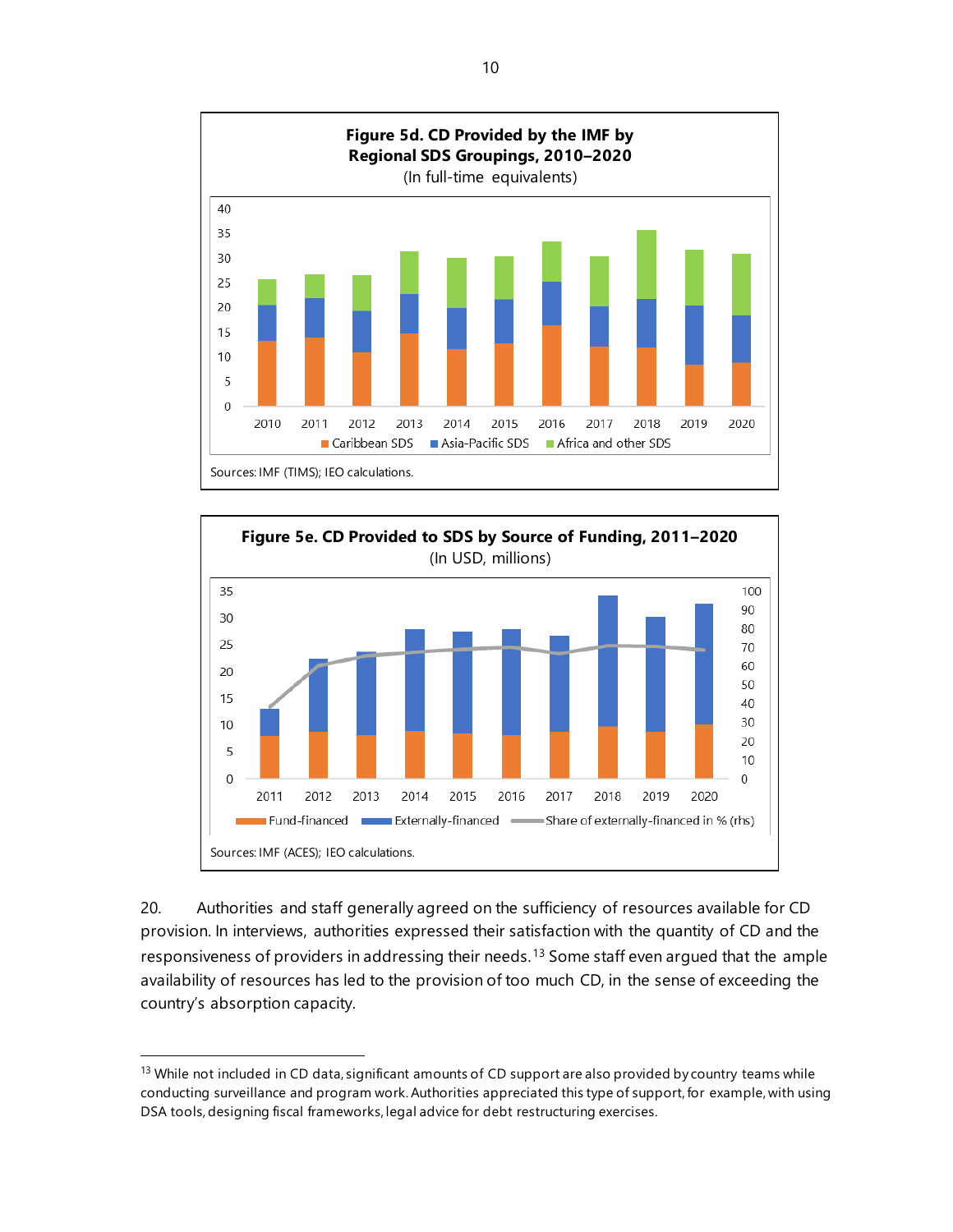21. In terms of content, the overwhelming majority of the CD provided to SDS across all three regions was focused on the fiscal domain (Figure 6a-c), especially on tax administration, revenue mobilization, and PFM. At a lower level, debt issues were also an area of interest in the Caribbean and Asia-Pacific regions, while budgetary frameworks and execution received more attention in African SDS. The financial sector area attracted slightly more attention in the Caribbean and African and Other regions (partially reflecting CD provided to Montenegro, Mauritius, Seychelles, and Cabo Verde). Across all three regions, CD on this area centered mainly around financial sector oversight, Anti-Money Laundering/Countering the Financing of Terrorism (AML/CFT), bank resolution frameworks, and monetary operations. On statistics, most recurrent themes were, across the board, national accounts, balance of payment, and dissemination standards (General Data Dissemination System (GDDS) and Special Data Dissemination Standard (SDDS).



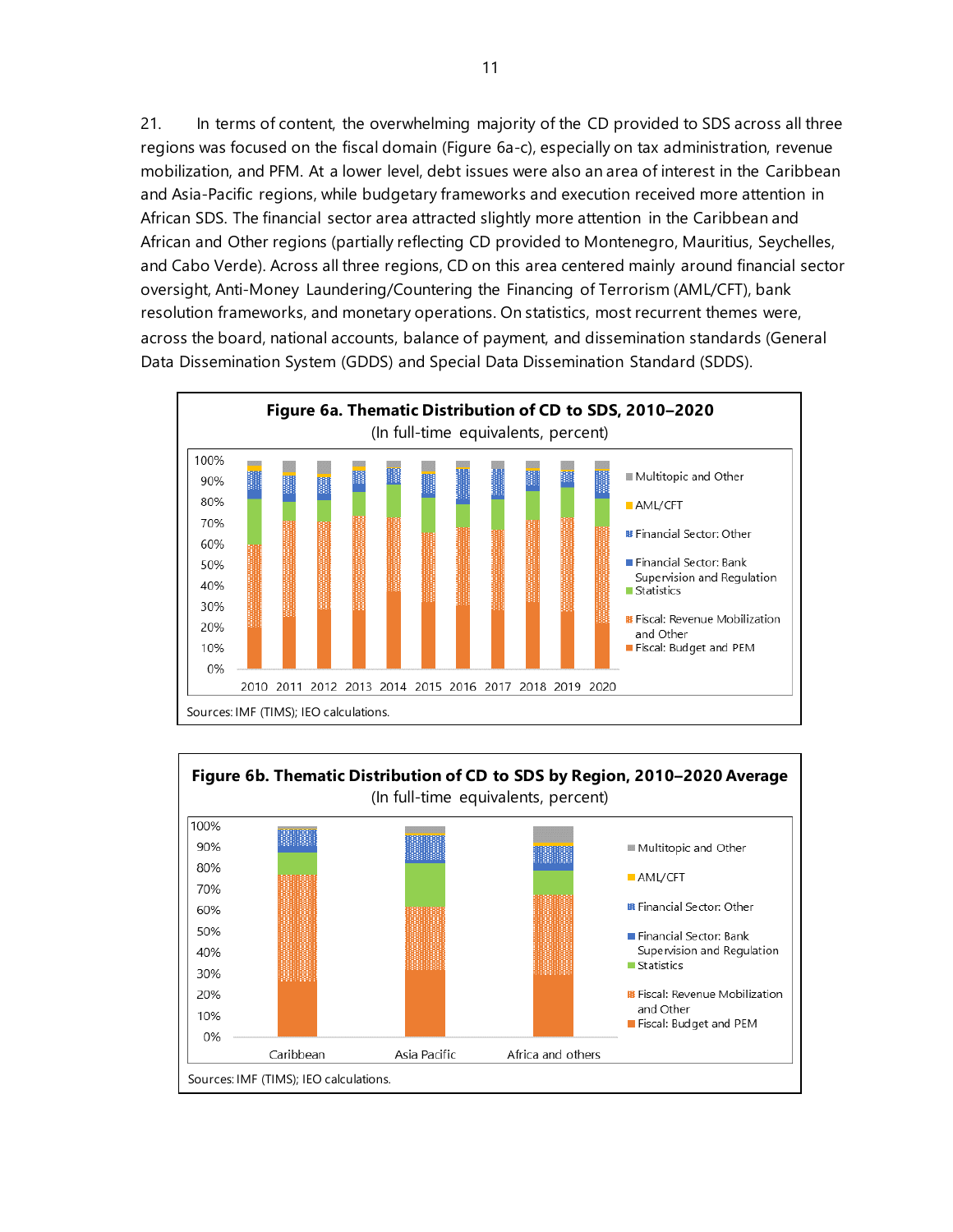

22. In general, authorities were highly appreciative of the Fund's CD work, considering it of high quality and well-tailored to their priorities. Satisfaction was generally highest with the support provided in the areas where the Fund has a comparative advantage, e.g., PFM, tax administration, debt restructuring, vulnerability assessments, monetary operations, bank oversight and resolution, and economic statistics.

23. Staff concurred on the quality of the CD delivered and pointed out that quality and tailoring had grown over the years. Indeed, the staff survey showed that around 90 percent of respondents believed that Fund-provided CD was well tailored, well prioritized, timely, and effective in building capacity in recipient institutions. At the same time, however, several staff in area departments mentioned an excessive tendency to recommend first-best solutions, even when more "practical and humble" advice could have worked better and facilitated implementation. The reason for this problem, according to some staff, could be the misalignment of incentives of some TA experts, more focused on impressing their managers back in HQ than on addressing SDS problems in a pragmatic way. As authorities, staff also highlighted that the best quality CD provided by the Fund was in the areas closer to its core mandate and expertise.

24. A concern, voiced by authorities, was the high dependence of CD for SDS on the availability of external funding. Along these lines, a few authorities felt that middle-income, non-program SDS rank very low in the list of Fund priorities and some requests could only be addressed thanks to the availability of earmarked external financing. For example, in Montenegro, <sup>[14](#page-17-0)</sup> CD requests were unmet until the establishment of the Netherlands-IMF Capacity Development Program, 2016–2019. Similarly, some staff members worried that the thematic and

<span id="page-17-0"></span> $14$  Montenegro is the only SDS not served by a technical assistance center, although it benefits from the activities organized by the Joint Vienna Institute (JVI).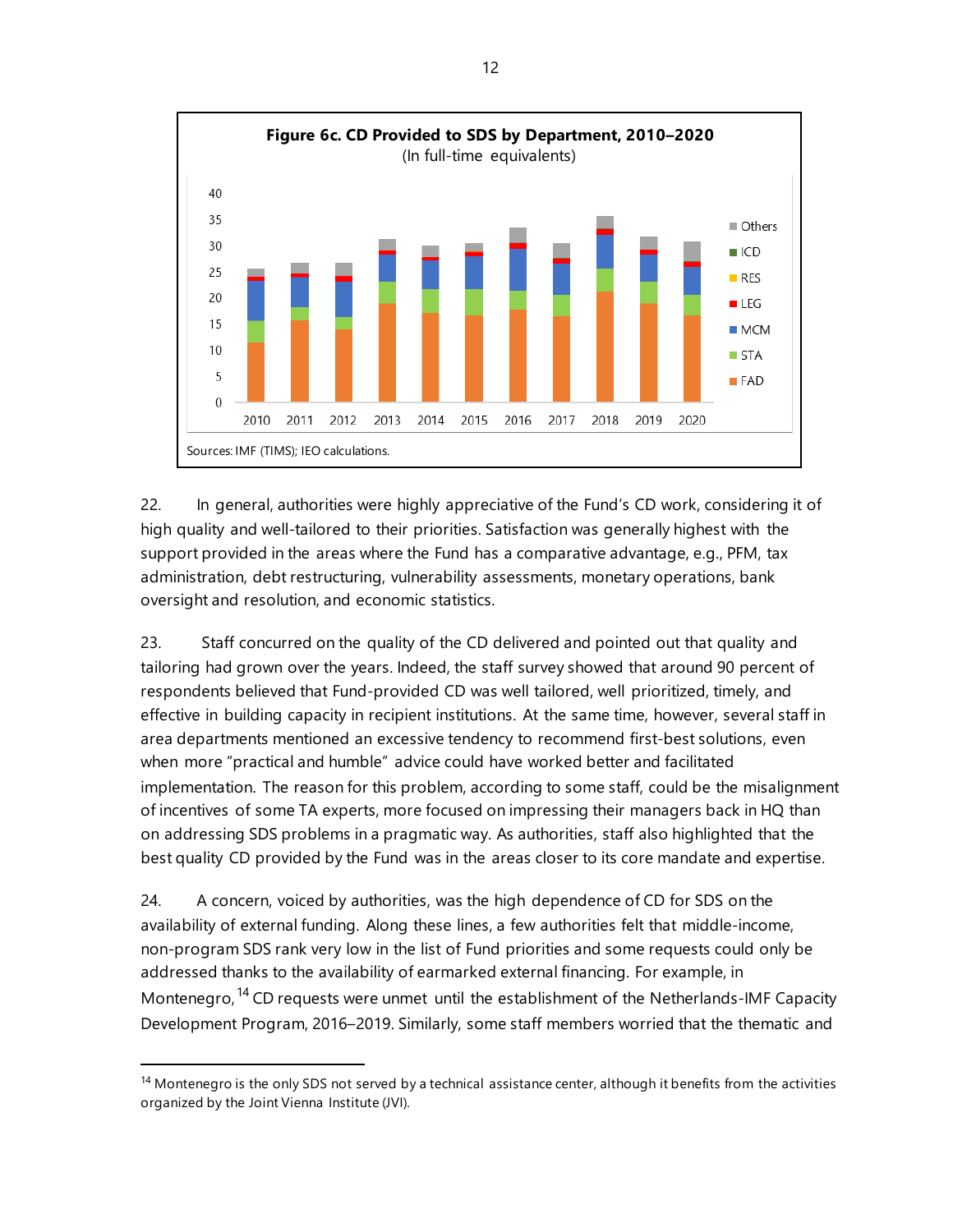geographical distribution of CD, as well as its amount, could be affected by the preferences of donors, which may not always be well aligned with countries' most pressing needs.

25. Relatedly, while authorities did not express concerns regarding excessively supply-driven allocation of CD, some staff members mentioned that the dependence on donor financing introduced a supply-driven element. Rather than requesting support in the areas with most pressing needs, authorities would sometimes request the CD where they know that funding is available to them. At the same time, a few staff noted some inertia built into the CD delivery system—if something worked in the past, why not repeat it?—favoring also supply-driven allocation. To avoid these problems, staff supported recent steps to increase area departments' responsibility for CD allocation and prioritization. In this respect, several highlighted the usefulness of Regional Strategy Notes (RSN) and Country Strategy Notes (CSN) (see section on integration below) and the need for early preparation of CD missions, working in conjunction with authorities

# **Assessment**

26. The amount and content of the CD provided to SDS during the evaluation period were generally satisfactory. While the amount of resources devoted to CD for SDS has grown only modestly, and per-country amounts are somewhat lower than for other groups, authorities did not feel that increasing CD was a major priority. Some staff were even concerned that too much CD is being provided in some cases, exceeding the absorption capacity of recipients and reducing CD effectiveness.

27. Along with quantity, there seems to be also widespread agreement on the high quality and adequate tailoring of the CD provided to SDS. Both authorities and staff supported this view.

28. Nevertheless, there are two areas that could be improved. First, there were a few instances, as detected by the IEO in previous evaluations, of first-best advice to SDS, when approaches more tailored to the recipients' needs would have been more practical. Second, the reliance on external financing not only may endanger the continuity of CD provision, which is paramount for effectiveness in SDS, it could also bias provision, thematically and geographically, towards donor's areas of interest, and introduce a supply-driven factor in the prioritization process.

# **B. Implementation and Impact**

29. Authorities and staff concurred that overcoming difficulties in the implementation of CD recommendations, and therefore achieving impact, had proven difficult and slow, especially in surveillance-only countries. Capacity constraints were unanimously identified as the main obstacle for implementation. For example, staff pointed in survey responses to the lack of implementation capacity in SDS as the number one problem for the effectiveness of CD (and of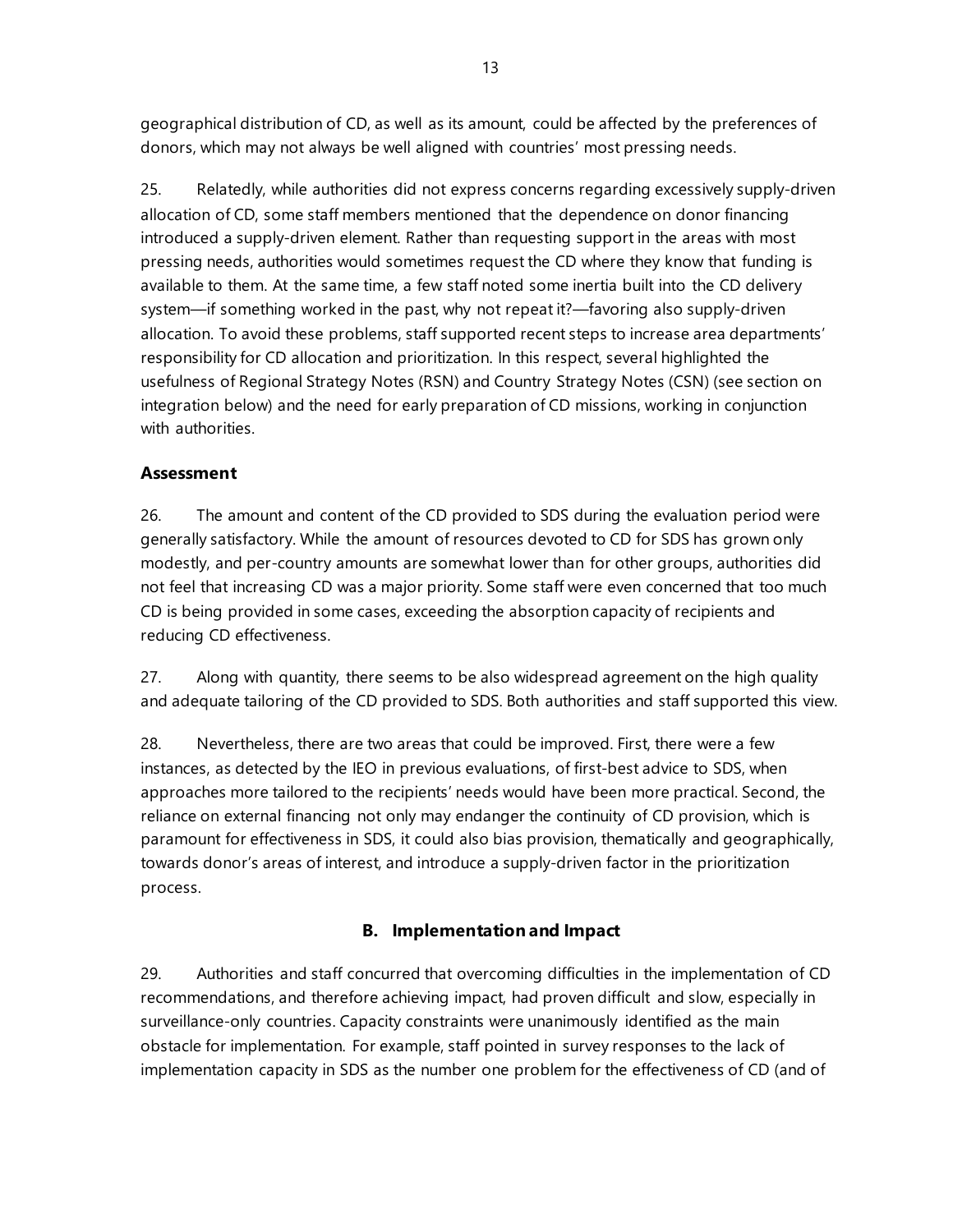other dimensions of the Fund's work). Beyond the lack of skills, the often severely stretched public administrations and the brain-drain and one-person problems sapped absorptive capacity.

30. Compounding the lack of technical capacity, some staff members pointed to faltering political will or insufficient incentives as factors dragging CD implementation. In some cases, staff reported instances of free CD delivery being accepted by authorities without a real intention to implement it, just for the sake of appearances or to use a CD request as an excuse to delay difficult reforms. This problem was made worse by the authorities' ability to shop around alternative CD providers, a common issue in many member countries beyond SDS, given the variety of sources available to them in a crowded market.

31. While recognizing domestic implementation problems, a few authorities were concerned with the sometimes stop-and-go character of the CD implementation support provided by the Fund and requested additional support during the implementation phase. They highlighted the need for continuous and on the ground follow-up engagement, and emphasized that RCDCs have been extremely helpful, especially on those topics that require long-term assistance for effectiveness. This call for further implementation support is consistent with staff's survey responses, which, although still very positive, assessed the follow up provided in support of CD implementation as slightly worse than other aspects of the CD provision, such as tailoring, prioritization, and effectiveness (78 percent of favorable responses for the follow up vs. around 90 percent for other aspects). Recent internal IMF work (Bassanetti, 2021) found a statistically significant positive association between CD advice implementation by countries and factors that boost IMF continued support and engagement (i.e., the presence of resident advisors and shortterm experts on the ground and the involvement of RCDCs).

32. Several interviewed staff were concerned that the Fund cannot afford and should not be investing in repeatedly re-assessing and providing the same advice to countries, without achieving long-term sustainable improvements or, at least, having greater certainty that reasonable implementation efforts have been made. This is particularly problematic when CD is externally financed and the Fund has the responsibility to show results to donors. Beyond resource allocation, lack of implementation and impact leads to a perennial need for CD support and a high risk of turning capacity building into capacity supplementation, in which advisors end up helping with the day-to-day operations of national agencies.

33. Discussions with authorities and staff helped to identify a number of measures the Fund could explore to strengthen CD implementation:

• First, it was important to have a better ex ante assessment of the authorities' absorptive capacity and ownership regarding CD plans. This can only be achieved by deepening the dialogue and interaction with officials and developing highly tailored and granular CD programs, avoiding standardization. Some authorities asked for the introduction of strategies to strengthen skills retention in CD plans. In this respect, CD provision at the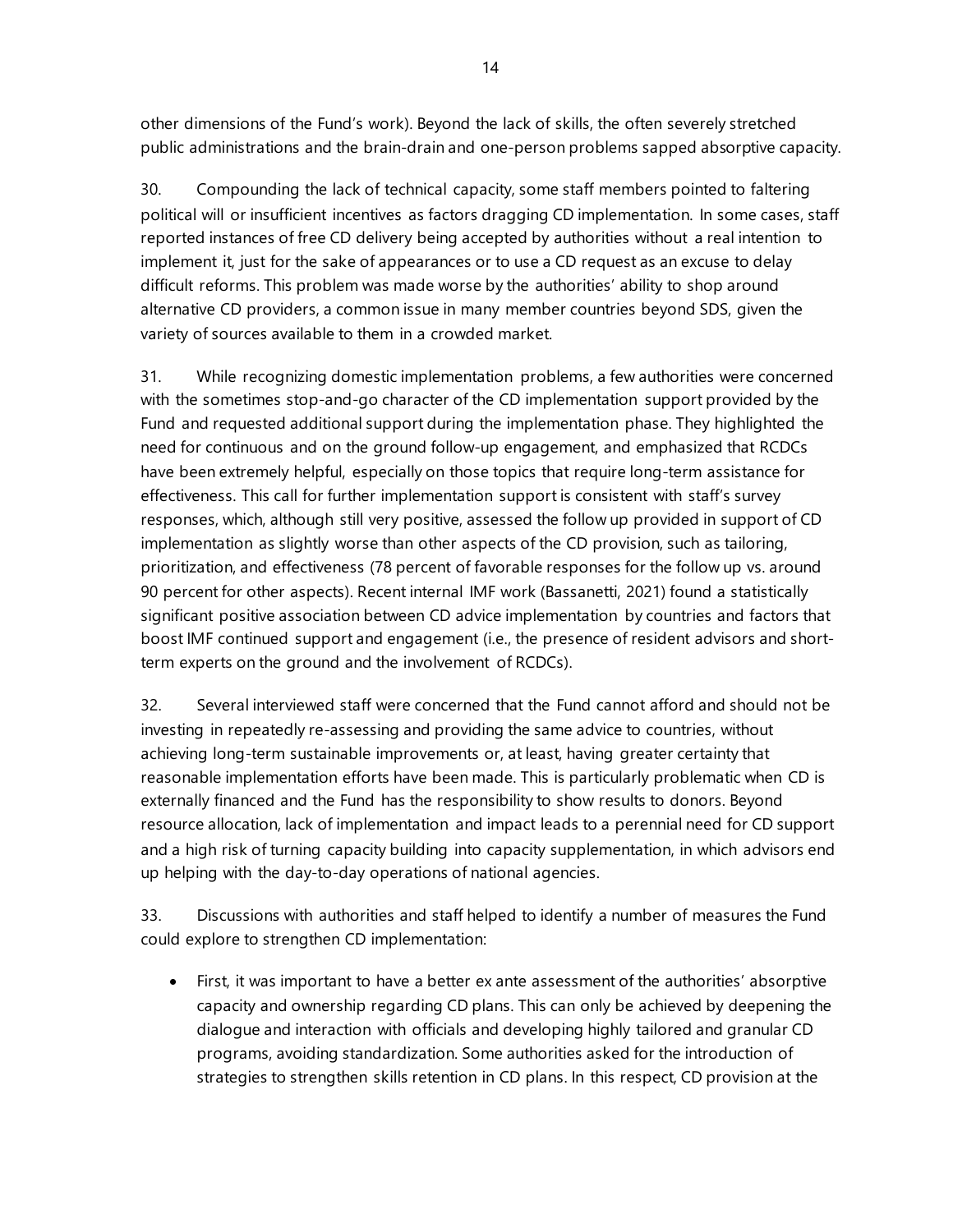regional level and the spread of CD provision to the largest possible number of relevant officials within recipient agencies could help.

- Second, the Fund could devote more resources to facilitate CD implementation. Given authorities' call for further implementation support and the availability of resources, some of the latter could be reallocated, away from new (or repeated) CD activities, to further assist officials with implementation.
- Third, better prioritization is considered paramount for facilitating implementation (see section on integration below). Some staff opined that the Fund should be clearer on priorities and focus more narrowly on essential needs—an exercise considered especially important in the face of the growing number of new areas to be covered by IMF CD: climate change and natural disasters, gender, digitalization, governance, etc. This implies that the Fund should be able to recognize cases in which implementation is unfeasible and to channel CD to more fruitful projects. Along this line, some staff members opined that the Fund is raising too much money for CD from donors, which creates pressure to spend it (a problem faced also by other institutions), possibly leading to lower quality CD and/or to unabsorbable amounts being provided. Pacing the delivery of CD is, in their view, needed both for the delivery of CD and for fund raising.
- Fourth, some staff members favored strategies to strengthen national agencies' incentives for implementation. A first step would be a more systematic monitoring of implementation (e.g., building on CDMAP and RBM as they mature), which could be coupled with increased transparency on the progress achieved, increasing accountability. Once implementation is better tracked, some staff argued that the provision of CD could be made conditional on a sufficient effort to implement previous advice, a practice already tried in some countries. Others suggested that countries should cover part of the cost of the CD received to improve incentives to make the best use of CD resources.
- Fifth, enhanced coordination with other institutions (see section below) may also help to increase traction levels. Closer coordination could strengthen the complementarity of the topics covered by the various CD providers active in-country and would lead to better sequencing, facilitating absorption. At the same time, cooperation among development partners would reduce the risk of CD shopping. Coordination of CD providers at the regional level can also be helpful, as staff's experience suggests that the development of a new capacity by one country provides its neighbors with a strong motivation to acquire it as well.

34. While a comprehensive assessment of the impact of CD is beyond the scope of this paper, a few themes are clear from discussion with various stakeholders. First, despite implementation problems, IMF CD is widely perceived as being very useful in SDS and having a substantive impact. However, perceptions vary across levels of development, across regions, and across types of CD. More advanced SDS are better able to benefit from the Fund's CD support.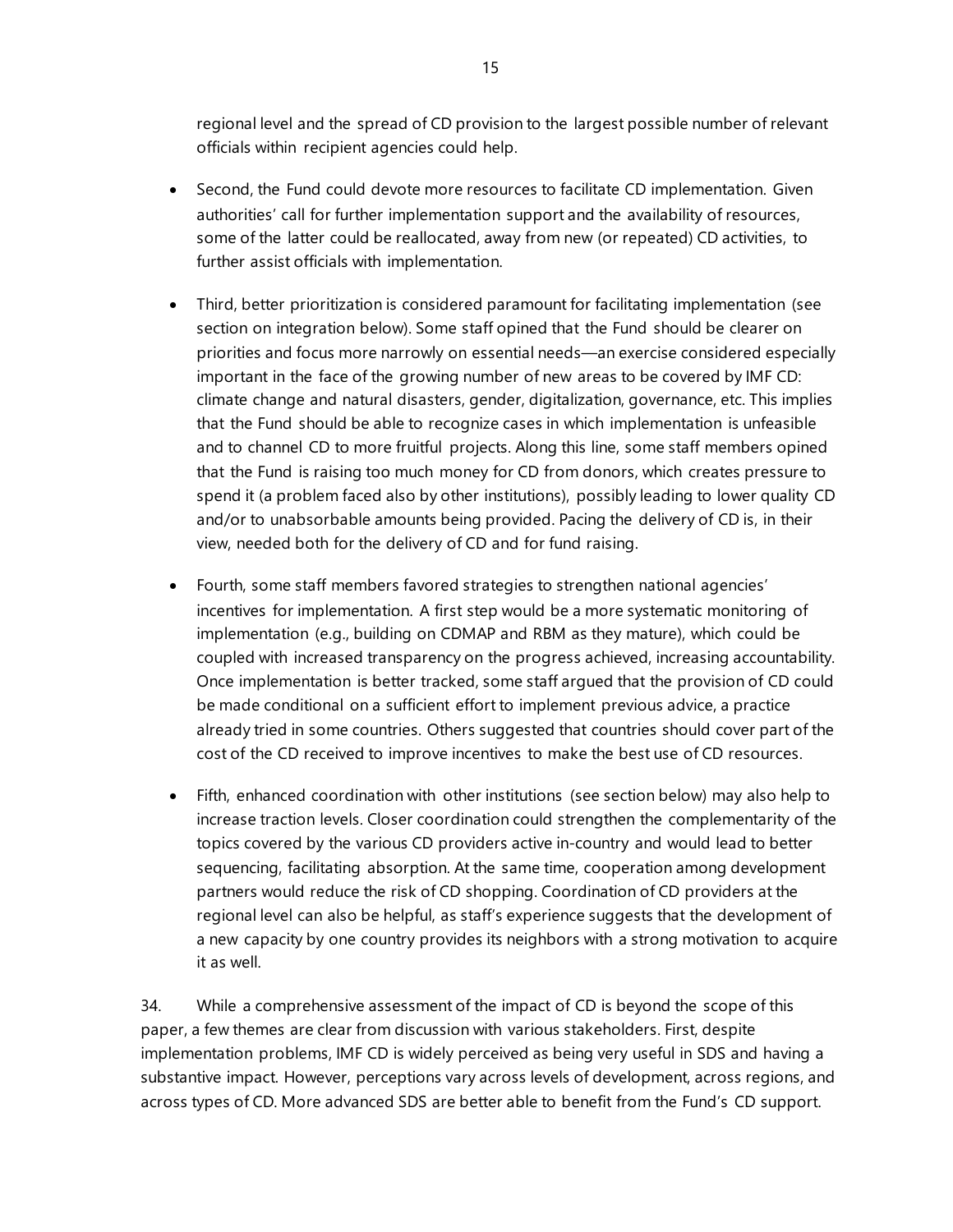While the CD needs of more advanced SDS may be smaller (while still significant), their absorption capacity is much greater. Consequently, authorities' perceptions regarding impact are mixed. In some cases, mainly in the more advanced SDS and in the Caribbean region, CD is perceived as having a great positive impact. In others, mostly less advanced SDS and several SDS in the Pacific region, authorities opined that CD activities, while still considered essential and very useful, have not achieved their full capacity building potential, mainly due to insufficient follow up and intermittent engagement. Areas of Fund-provided CD most highlighted by authorities in case studies as impactful—e.g., achieving capacity development and/or contributing to policy formulation—include: tax administration (in Belize, Cabo Verde, Eswatini, Montenegro, Seychelles, and St. Lucia), PFM (in Antigua and Barbuda, Fiji, and Seychelles), monetary operations (in Cabo Verde and Seychelles), financial sector oversight (in Belize and Montenegro), AML/CFT (in Belize, Mauritius, and Samoa), and national accounts statistics (in Dominica, Micronesia, and Solomon Islands).

35. Second, according to some staff, the IMF still lacks appropriate tools for systematically gathering information on CD, including on impact and effectiveness. The evaluation case studies found numerous examples of impactful CD provision across countries and regions but, as noted above, interviews with staff found concerns that the Fund "is trying to fill a bottomless hole with CD." To better address these concerns, there are high expectations regarding the potential of the RBM-CDMAP system to shed light on how well the Fund fulfills its CD responsibilities. Although data remains limited (Annex 1), specially for SDS, preliminary analyses conducted by ICD and the IEO—in the context of the forthcoming evaluation of the Fund's CD work—suggest statistically significant differences in outcome scores, pointing to poorer results in SDS than non-SDS, [15](#page-21-0) based on the somewhat larger IEO dataset. Looking at the average outcome implementation rating of projects (completed and ongoing) between 2013 and 2020, it was 2.39 for SDS, lower than for AEs (2.65) and LIDCs (2.48), similar to the rating for EMMICs (2.39), and slightly higher that for FCS (2.34). As these monitoring systems mature, the data gathered should support further analysis of whether the lack of progress in building capacity (e.g., as measured by the CPIA) is justified by the negative effect of factors beyond the Fund's control (e.g., lack of implementation, exogenous shocks, and brain drain), or whether this is in part the Fund's responsibility, and more effective CD provision mechanisms are needed.

## **Assessment**

36. Even when the amount, quality, and content of the CD provided to SDS seems to be generally adequate, evidence on implementation is mixed; with sometimes good implementation and, at the same time, numerous cases of insufficient sustained implementation, and therefore impact. The reasons for this lack of implementation are diverse. On the part of the authorities, implementation capacity constraints are the main issue, compounded by instances of weak

<span id="page-21-0"></span><sup>&</sup>lt;sup>15</sup> For additional details on RBM data analysis, see Bassanetti (2021).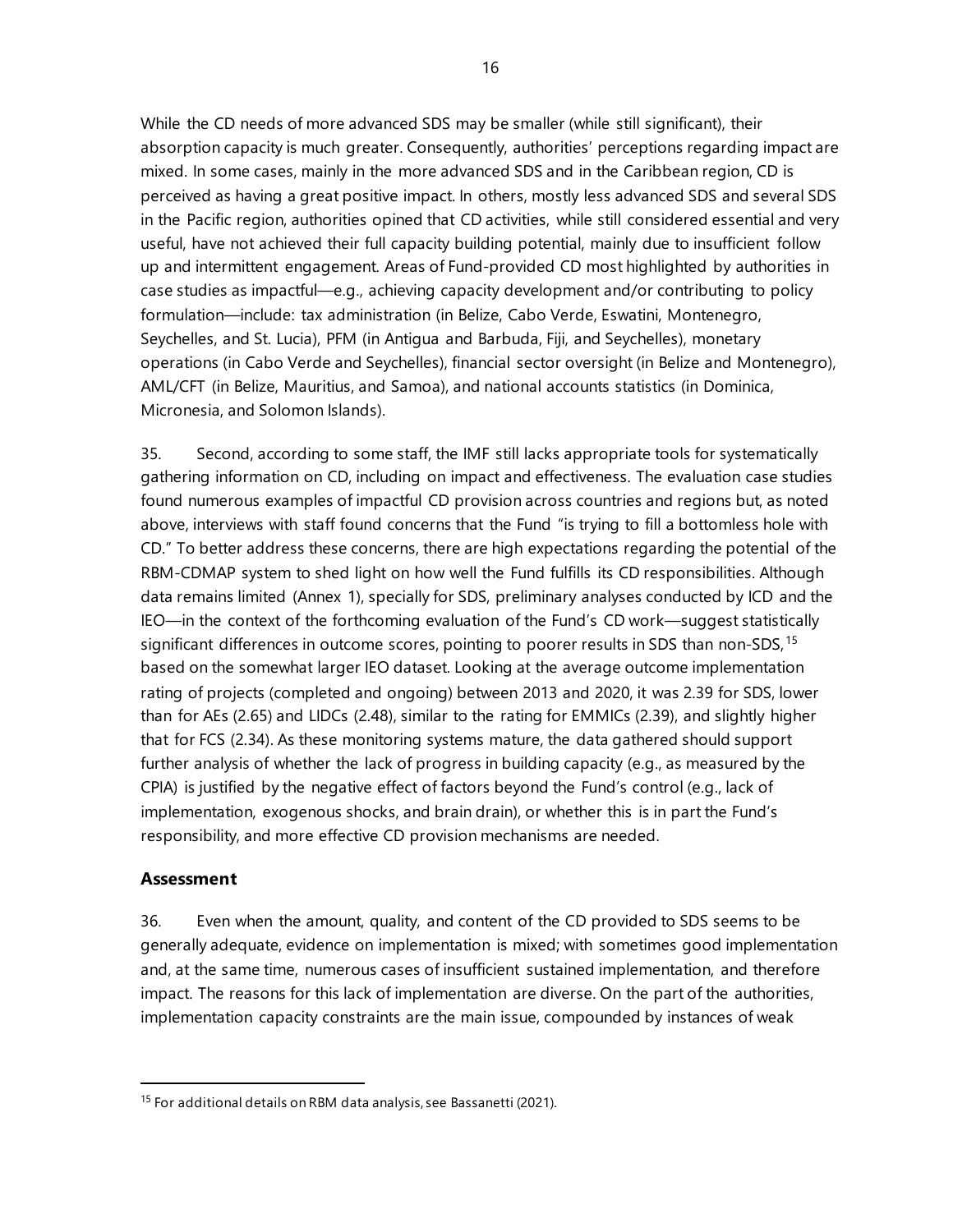political will and incentives. On the part of the Fund, further attention to providing follow-up support for implementation is needed on a continuous basis.

37. Beyond hindering CD in recipient countries, implementation and impact problems complicate CD allocation decisions at the Fund and increase the risk of excessive capacity supplementation. In general, when allocating CD resources, the challenge is to find the right balance between countries' needs and their willingness to engage proactively (at the technical and political levels), taking into account countries' implementation track record.

38. The responsibility for strengthening implementation and impact is clearly shared by the authorities and the Fund. The IMF should further deepen its efforts to facilitate, to the maximum extent possible, the implementation of CD advice through adequate tailoring of the advice and providing implementation support; a number of specific options have been detailed above. It should also ensure that RBM-CDMAP provides a consistent and meaningful source of information on implementation and impact.

39. Overall, it should be kept in mind that these measures are mutually reinforcing and require fluid and effective communication with country authorities and, sometimes, with donors and development partners. Thus, continued efforts on developing communities of practice could help in this respect. In the case of SDS, this means that IMF support for improving implementation and impact will largely depend on the availability of resident representatives (RRs) well-resourced RCDCs and/or longer-term resident experts, as they play a crucial role in these countries.

# **C. Delivery Modalities and RCDCs**

40. The bulk of the Fund's CD support is provided through short-term experts (STX), largely based in RCDCs (Figure 7). This is the case for all country groups, with the exception of advanced economies, but reliance on these experts is specially marked in SDS, where STX are clustered in the local RCDCs. [16](#page-22-0)

<span id="page-22-0"></span><sup>&</sup>lt;sup>16</sup> According to staff, the business justification for the use of STXs is based on: (i) their contribution to the agility and flexibility of RCDCs and HQ in providing CD to address the heterogeneous needs of members;(ii) their help in ensuring continuity of CD delivery; and (iii) their ability to tap regional talent and benefit from peer-to-peer learning.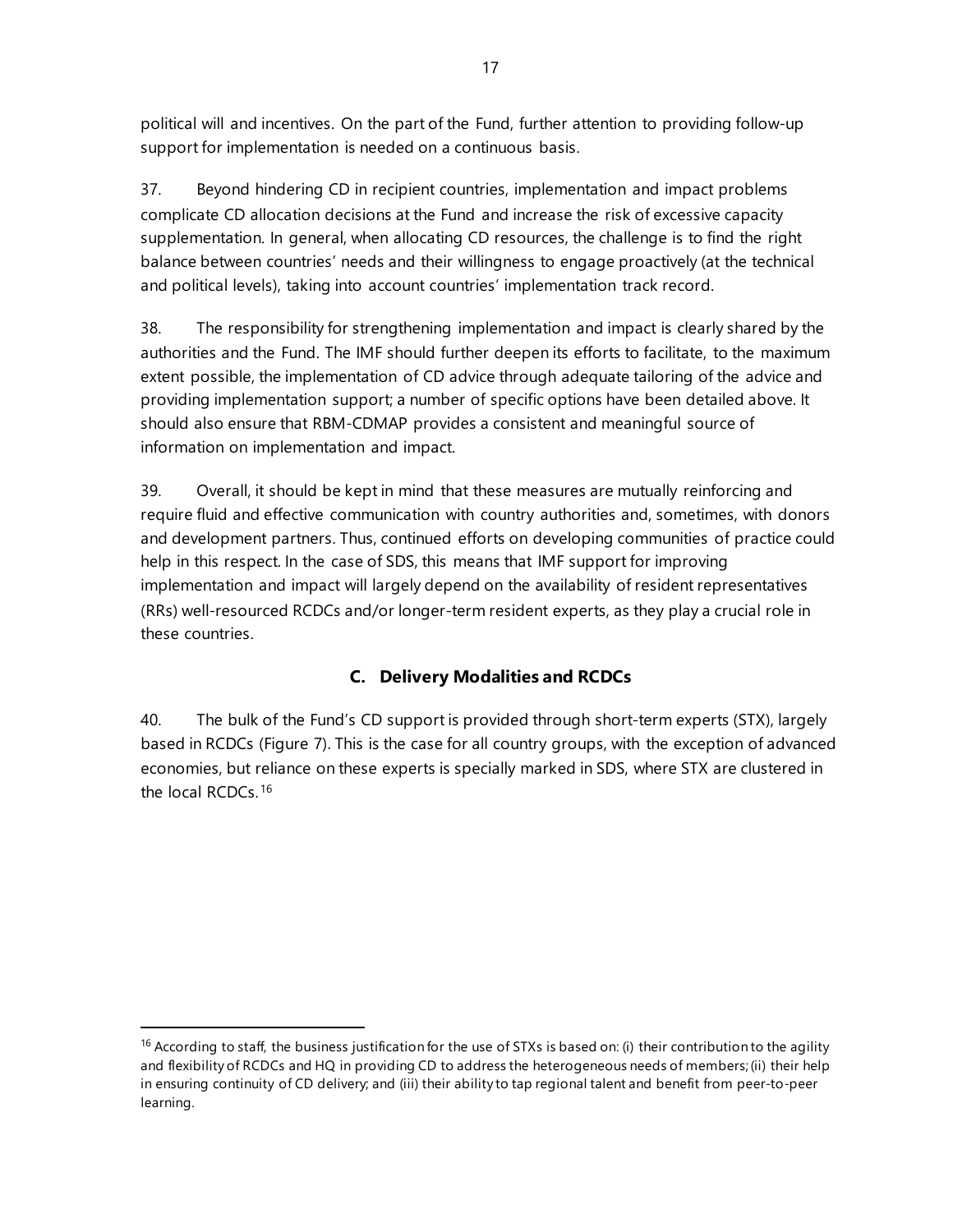

41. By contrast, SDS receive less support than other groups from HQ staff, or from resident long-term experts. All authorities and staff members consulted expressed high appreciation for the role played by RCDCs and experts in serving SDS.<sup>[17](#page-23-0)</sup> RCDCs not only were considered the "eyes and ears" of the Fund in SDS, palliating to some extent the scarcity of RRs lamented by SDS authorities, they often also enjoyed a better reputation than the Fund itself as being geared to meeting SDS needs. They were perceived as a somewhat separate subsidiary of the Fund, in which authorities had a larger say, which generated a greater sense of country ownership. In survey responses, staff believed that RCDCs provide greater value added in SDS than in non-SDS countries. This does not mean that recipients did not appreciate the CD delivered directly from HQ. Authorities valued the provision though several modalities, which allowed for better tailoring, and the complementarity among them; HQ-delivered CD was generally perceived as valuable strategic guidance providing the framework, while RCDCs were seen as providing advice more tailored to national conditions and support for implementation. The very positive view of the role of RCDCs was also shared by external evaluations of PFTAC and CARTAC.

42. The success of RCDCs is based on several dimensions. First and foremost, the CD provided by them is considered more useful in terms of tailoring, pragmatism, and responsiveness, due to their better understanding of the local and regional circumstances, including absorption capacity, and their proximity allowing more frequent in-country contacts. This better understanding is predicated not only on the physical location of RCDCs but also on the longer engagement of advisors and the hiring of local experts. Staff and authorities also noted that RCDCs' accumulation of local knowledge transcends national boundaries and discussed the benefits, not fully exploited, of delivering training at the regional level: reaching a

<span id="page-23-0"></span><sup>&</sup>lt;sup>17</sup> RCDCs serve also non-members willing to pay a contribution to receive CD (some being high-income), helping alleviate the scarcity of other sources of support for them. Delivery of CD to non-members is based on a letter of understanding and voluntary payment, no legal obligation to contribute for non-members.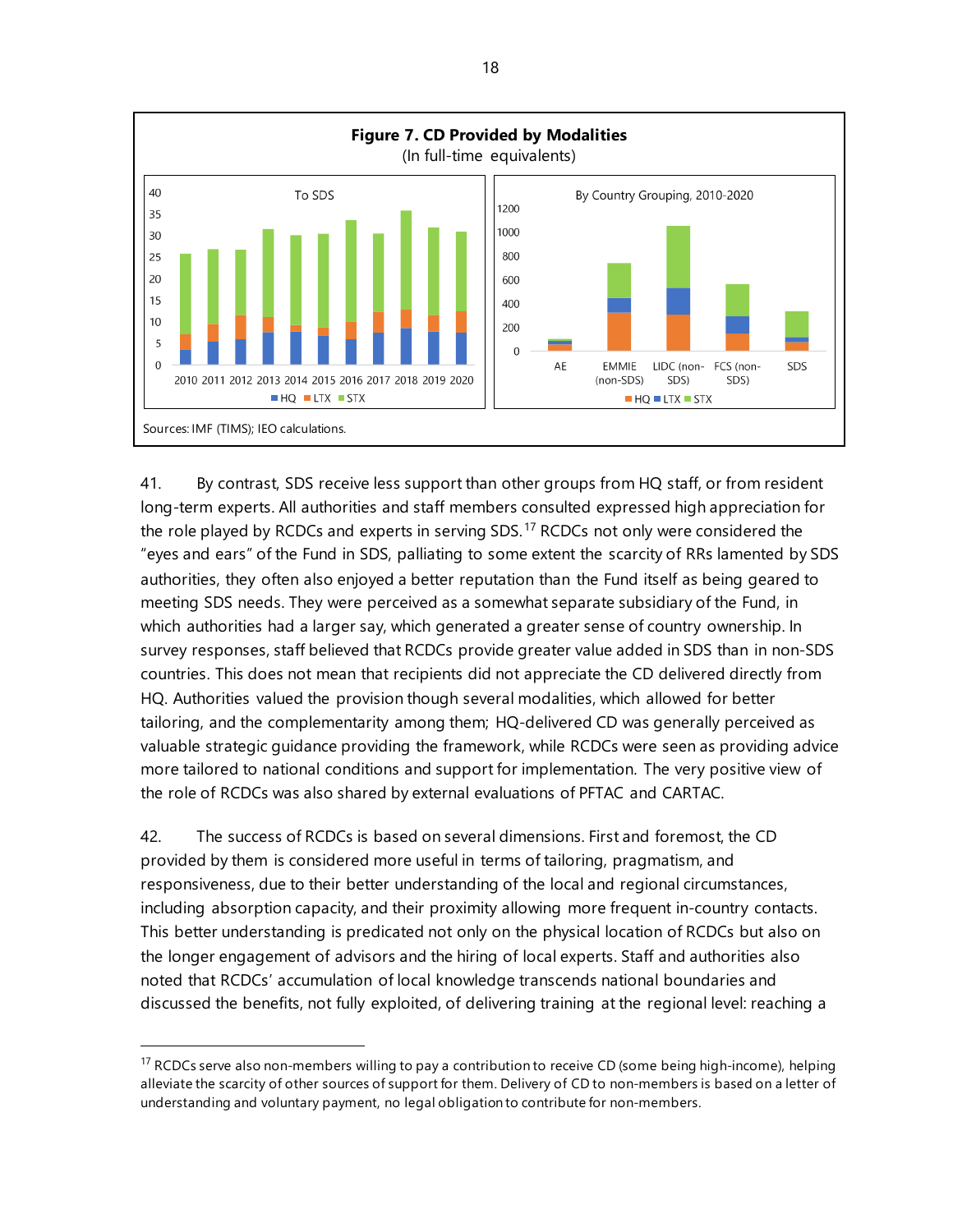higher number of officials, creating economies of scale, and providing a channel for knowledge sharing across countries with similar characteristics, possibly through communities of practice.<sup>[18](#page-24-0)</sup>

43. A second dimension, closely related with the first one, is that RCDCs (together with RRs) are to a large extent the custodians of the Fund's relationship with SDS, which is more difficult to do from HQ. This "special relationship" is recognized by all stakeholders as making a huge difference and is especially noticeable in the countries that host RCDCs (Barbados, Fiji, and Mauritius). On top of closeness, RCDCs provide continuity to the Fund's engagement by bridging the gaps between missions and palliating the negative effect of the high turnover, and sometimes lack of experience of both staff and officials (due to brain drain and, in some cases, volatile politics). RTACs engage extensively and heavily with ministries and tax administrations, central banks, and national statistics offices, nurturing the relationship with the relevant counterparts at both the top and technical levels. This role of RCDCs was especially relevant during COVID-19, as RTACs stepped up their engagement with country teams and authorities in a context of travel restrictions.

44. Thirdly, RCDCs provide more continuous handholding and guidance, which is required for the successful implementation of CD in most SDS, given the scarcity of capacity. This continuous support not only helps implementation, it also helps with the identification and prioritization of needs and encourages timely action. Day-to-day engagement, however, also poses risks. Firstly, it has allowed, in some cases, the transformation of capacity building into capacity supplementation. This risk could be addressed, as suggested by staff, by clarifying CD experts' terms of reference and avoiding very long tenures; around four years was considered appropriate. Secondly, some staff worried that a very close interaction may increase the tendency for supply-driven CD provision. Thirdly, backstopping from HQ, through continuous and remote engagement by experts, has been a challenge at times, especially when, given heavy workloads, back-stoppers found it difficult to balance this role with their other duties.

45. Fourthly, RCDCs have acted as effective coordination centers. RCDCs not only coordinate the regional provision of CD, they also organize regional high-level conferences and working groups at the technical level. Within the IMF, RCDCs have also launched initiatives to exploit the wealth of knowledge, experience, skills, and opportunities available, between RCDCs and HQ and across various RCDCs (e.g., cross-regional conference on revenue mobilization in small island states in July 2018). Relevant staff opined that more could be done in this respect.

46. Finally, RCDCs play a much-appreciated role in contributing to the coordination with development partners and regional institutions, e.g., Caribbean Community (CARICOM) and the Eastern Caribbean Central Bank (ECCB) in the Caribbean and Public Investment Fund (PIF) and Secretariat of the Pacific Community (SPC) in the Pacific. RCDCs can, in coordination with RRs

<span id="page-24-0"></span><sup>&</sup>lt;sup>18</sup> See external evaluations of the three RCDCs focused on serving SDS (AFRITAC South, CARTAC, and PFTAC) agreed with this view and recommended actions in line with IEO's findings. See Chatterji and others (2015), Watson and others (2015), and DevTech Systems (2021).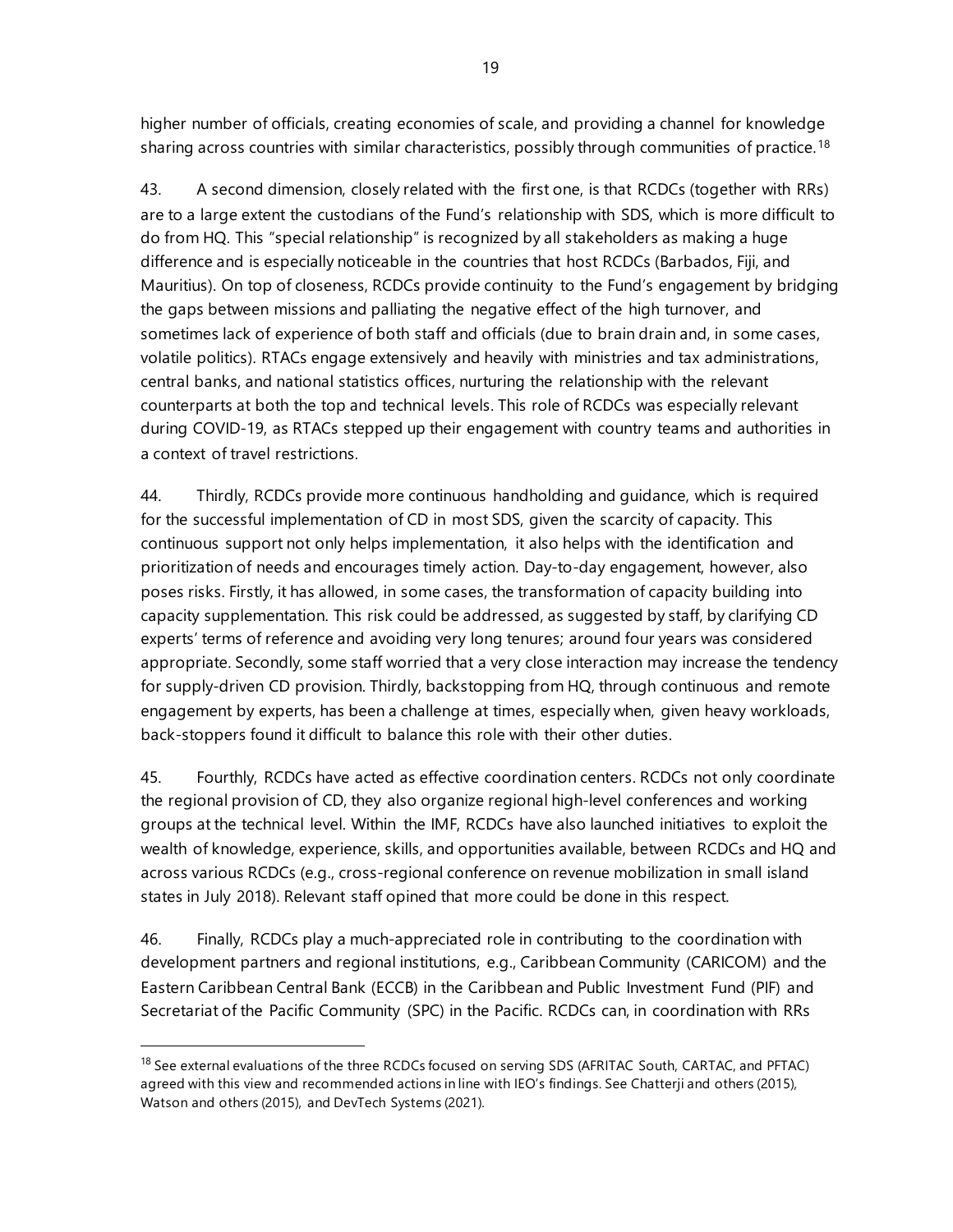and area departments, channel countries' CD needs to other institutions when they are outside the Fund's areas of expertise. In return, RCDCs have benefited, in terms of credibility and of cohesion of their work, from their relationships with regional institutions.

47. RCDCs contribution to the Fund's work in SDS is made at a relatively low cost to the Fund. Although the specifics of the financing structure vary across centers, donors finance around 75 percent of their activities, with the rest coming from members' contributions, and a small percentage from the Fund itself. RCDCs' activities also generate costs in HQ, as functional departments are responsible for quality control and monitoring (backstopping). In general, staff saw RCDCs serving SDS as sufficiently resourced and supported from HQ and donors, although some mentioned that the pandemic had tightened the provision of funds.

48. Staff saw the mechanisms for RCDCs priority setting as appropriate and supporting their role in SDS. Again, with differences in the specifics, the main organ for prioritization in all RCDCs was a local steering committee. To foster ownership, traction, and buy-in, the steering committees develops a mid-term plan which articulates needs and priorities of authorities, donors, and the Fund. Once the strategic direction is agreed, the Fund is in charge of the day-to-day execution, via coordination of RCDCs, country teams, and authorities. This framework is also complemented by specific programs (country and/or thematically focused) financed bilaterally by donors, usually through trust funds.

49. Beyond their appreciation for RCDCs, authorities expressed a number of views on delivery methods. They strongly preferred resident experts and longer-term provision over oneoff missions, as they required implementation support. However, most recognized that adapting delivery modalities to each specific theme has yielded good results.

50. Authorities also appreciated IMF training courses—delivered regionally, at HQ, or online—as they provided an opportunity to exchange views with colleagues abroad and to reach a high number of officials (Figure 8). The Fund has more than doubled the supply of these courses over the evaluation period and, as for CD in general, LIDCs and EMMIEs have absorbed the bulk of the increase. SDS received an annual average of 49 participant-weeks per country, while FCS received 96 and EMMIEs and LIDCs 125 each (reflecting the small size of SDS' administrations).

51. Regarding remote delivery of CD, which intensified during the pandemic, authorities recognized that it had increased flexibility and somewhat reduced the remoteness problem. However, some countries with less well-developed communications systems were less able to take advantage of remote delivery. On the ground presence is clearly preferred by authorities and recognized, by authorities and staff, as a key factor, if not a sine qua non condition, for traction and effectiveness in SDS. Staff considered that virtual support, forced by the COVID-19 pandemic made assimilation and implementation of CD much harder, especially in SDS. Moreover, some authorities voiced concerns regarding the possibility of remote provision becoming the new normal and feared that some countries could become "CD orphans;" i.e.,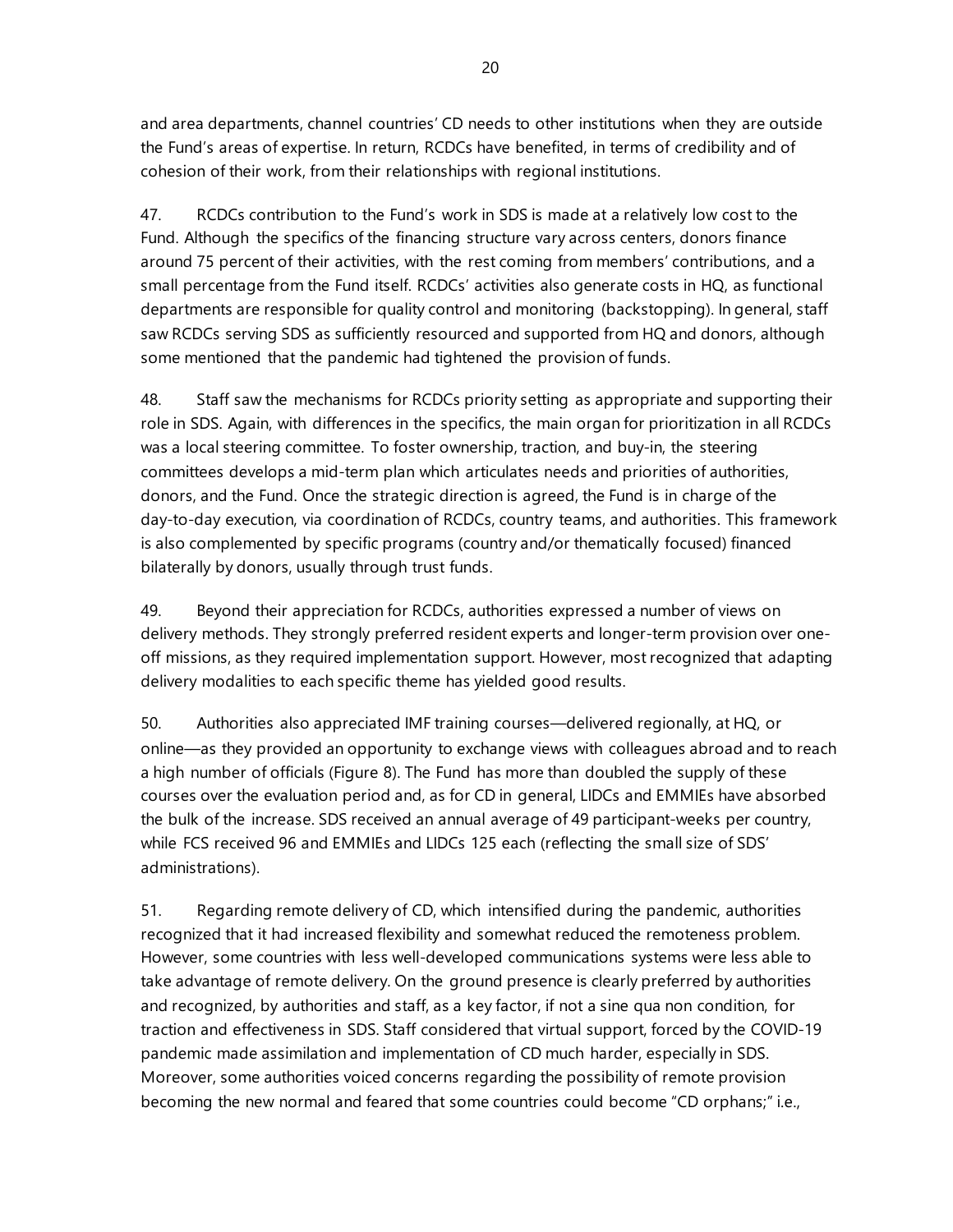those with the lowest capacity levels and greater need for handholding and those with connectivity problems.[19](#page-26-0) Numerous authorities emphasized that internships or secondments of national officials in the IMF constitutes a very helpful form of capacity building.



## **Assessment**

52. The high appreciation of the role of RCDCs extends across countries and regions and among authorities and staff. Their success is multifaceted but their deep knowledge of country conditions and close and continuous relationship with the authorities and other stakeholders are the essential ingredients. RCDCs are the cornerstone for CD provision to SDS and have also become hubs for coordination and knowledge sharing. The Fund should explore ways to exploit further RCDCs privileged position and expand their role, not only in delivering CD, but also in supporting surveillance, promoting peer-to-peer learning, strengthening coordination with other stakeholders, and boosting information and skills exchange within the IMF.

53. RCDCs' close relationship with authorities, while constituting the source of their strength, can also pose risks. The Fund needs to prevent turning CD into capacity supplementation, which can deepen SDS' dependence on external support and prevent knowledge transfer. At the same time, a too close relationship may lead to supply-driven CD provision if authorities excessively delegate prioritization or simply request what they know is available.

54. The Fund's ability to provide CD through a variety of modalities is a strength. Overall, on the ground and long-term follow-up CD provision are clearly preferable and more effective in SDS (in line with the findings of previous IEO evaluations, see IEO (2018)), although more

<span id="page-26-0"></span><sup>&</sup>lt;sup>19</sup> Some offices of Executive Directors reported recent experiences in which around 20 percent of their SDS members still suffered from connectivity problems.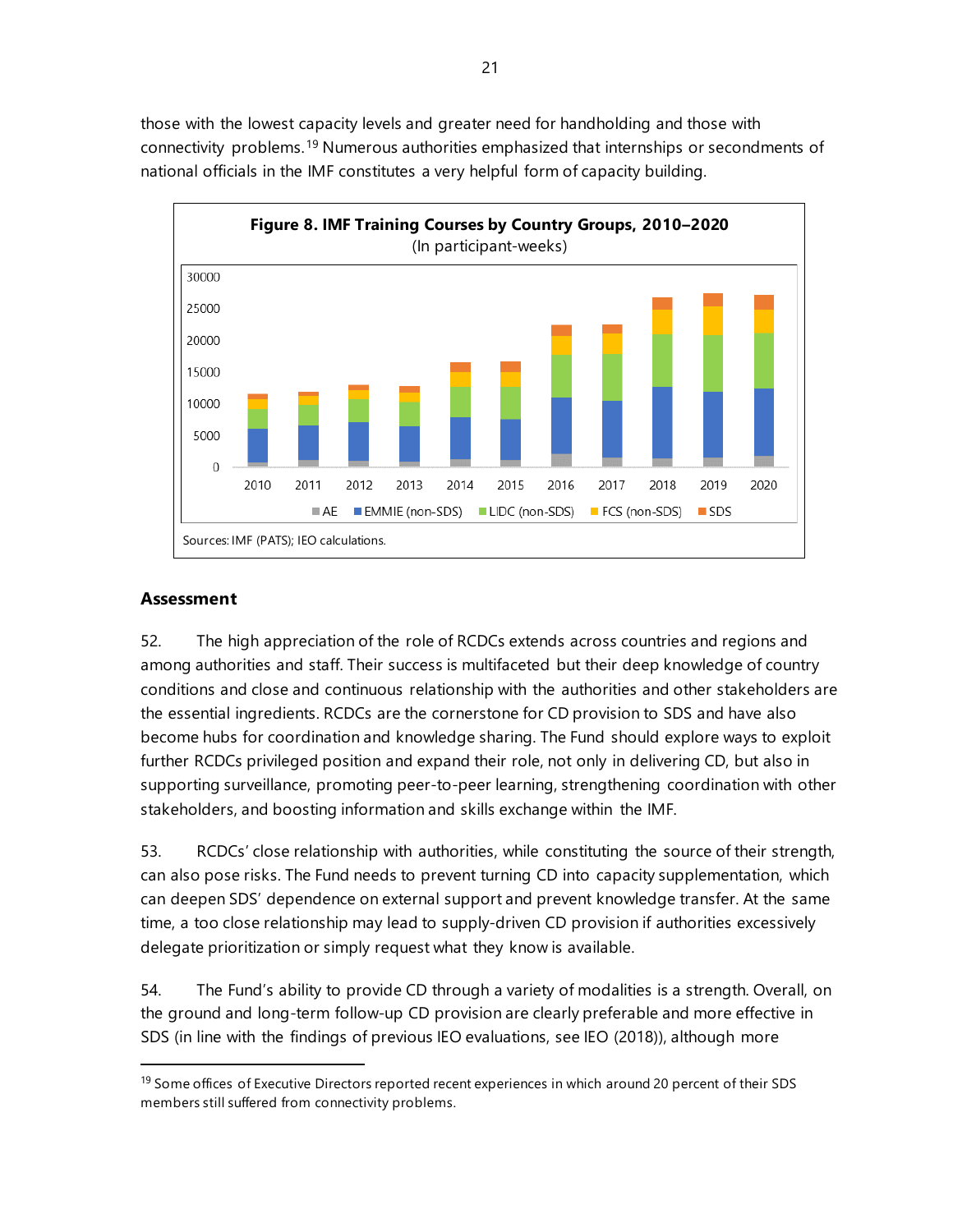expensive. The experience during the pandemic has proved that remote delivery can work help filling the gaps, but is a second-best, and should complement not replace in the field delivery.

# **D. Integration with Other IMF Activities**

55. Integration, understood as the process of striving to make sure that the three main activities of the Fund—surveillance, program work, and CD—are mutually reinforcing and wellcoordinated, is considered key for the traction and effectiveness of CD in SDS by those staff members close to this function. Integration is most easily achieved in the context of a program, given the intensified engagement between the authorities and the Fund and the stronger incentives posed by clear short-term targets. In the absence of a program, staff opined that integration has increased and reached satisfactory levels over the evaluation period, although it could still be improved.

56. Integration is based on the interactions between CD experts and country teams, through the formal CD prioritization and planning process, informal consultations, and the participation of advisors in surveillance missions. These interactions are seen by staff as enriching and mutually beneficial. In the words of a senior staff member with experience in this area, "every sensible MC should be constantly in close contact with functional departments (CD providing departments) and RCDC advisors." On the one hand, CD reports constitute a rich, sometimes fundamental, input to surveillance. Thanks to their expertise and constant interaction with officials, CD experts provide a level of specificity of policy advice that is very difficult to achieve in the surveillance context, which is often limited to higher-level, big-picture messages. At the same time, in preparing policy guidance, staff in area departments considered it very useful to examine the evolution of past CD advice. Macroeconomic programming and forecasting advisors, present in some RCDCs, have proven especially valuable in bridging surveillance and CD. On the other hand, information from country teams on the overall situation of, and the challenges facing, countries is helpful for CD providers to tailor their advice.

57. Staff consulted agreed that to maximize integration, in line with internal operational guidelines for integrating capacity development with surveillance and lending, country teams should clearly be responsible for the prioritization and planning of CD, in close coordination with CD providers. Country teams have the best overall perspective on countries, and thus the ability to adequately prioritize and pace delivery. This responsibility has been fulfilled with varying degrees of success, depending on teams' workload and interests and on departmental policies and priorities. In this respect, several staff members highlighted the utility of CSN and RSN,<sup>[20](#page-27-0)</sup> for which area departments are responsible, as pivotal documents to rationalize CD provision. However, according to the information gathered by the IEO, the elaboration of these notes has

<span id="page-27-0"></span> $^{20}$  Country and regional strategy notes provide the medium-term context, objectives, and priorities for the delivery of CD. They articulate the thematic and geographical allocation of resources, as well as the identification of the most suitable delivery modalities. Their structure, content, and time-coverage is not standardized across departments.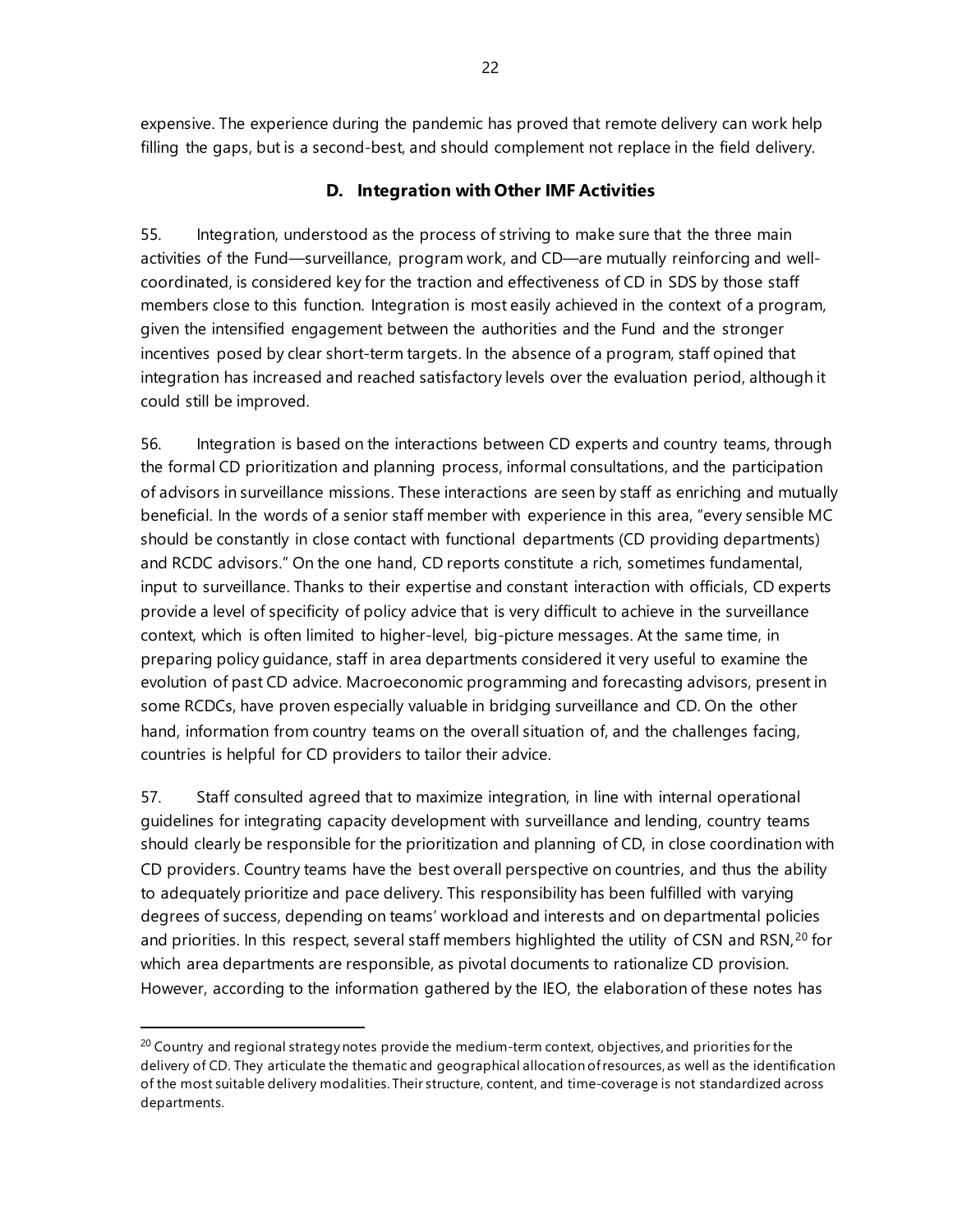been uneven across SDS. Among the three departments containing most SDS, AFR has elaborated six RSNs and at least one CSN for each one of the SDS in the region. APD and WHD also have prepared six RSNs each, but there was no individual CSNs for the SDS in those departments. MCD and EUR have elaborated seven and five RSN respectively but, while CSNs were prepared for Djibouti, there was none for Montenegro. Some staff suggested that the responsibility for the elaboration of CSN should be part of the annual performance review of country mission chiefs, as is already the case in the African department.

58. Integration of CD with surveillance and program work is made more challenging by the lack of resident representatives in SDS. Currently, only one out of the 34 SDS member countries has its own resident representative. In addition, 12 Pacific SDS are covered by the IMF's regional office in the Pacific Islands. Several authorities regretted the absence of a RR in their countries, after losing it or having witnessed the benefits of this position in neighboring countries. Being part of the day-to-day business of area departments, physically on the ground with RCDCs, and in close contact with authorities, RRs are ideally placed to identify countries' needs and channel them through mission chiefs (MCs) who, in turn, should discuss them with functional departments. With the introduction of the CDMAP, resident representatives' contribution to CD planning is expected to work even more seamlessly. In parallel, staff and authorities unanimously recognized the potentially crucial role for RRs in fostering integration and, more generally, in making more effective the Fund's relationship with SDS, both at the bilateral level and with regional institutions.

59. Despite authorities' demand and RRs contribution to CD and other functions, further access by SDS to individual resident representatives was considered very difficult by staff, given budgetary constraints. Asked about the experience with regional resident representatives, as opposed to the traditional country-specific assignments, officials and staff agreed that they played a very useful role. However, their resources are spread thin, preventing them from developing all the potential such positions could have.

60. As potential problems for the integration of CD with other activities, staff mentioned an excessive independence of CD in-field advisors and the lack of coordination within countries' administration. Some staff reported instances of RCDC employees who see themselves as autonomous, with little need to report to the area departments. Some of these experts may have been working with development partners for years and have interiorized their culture, while they might have never been in the Fund HQ and have little knowledge of its institutional modus operandi. This can present challenges for MCs when signing off on CD missions, as it may become difficult to maintain oversight of the CD activity and its alignment with the Fund's priorities. At the same time, there have been instances of integration being hampered by lack of coordination among the various interlocutors within a country's administration, leading to uncoordinated requests for CD at different levels. Again, the CDMAP and a clearer mandate for country teams as coordinators of the CD planning and delivery, should help with these issues. Some staff members argued that, to fulfill this role, less experienced MCs and team members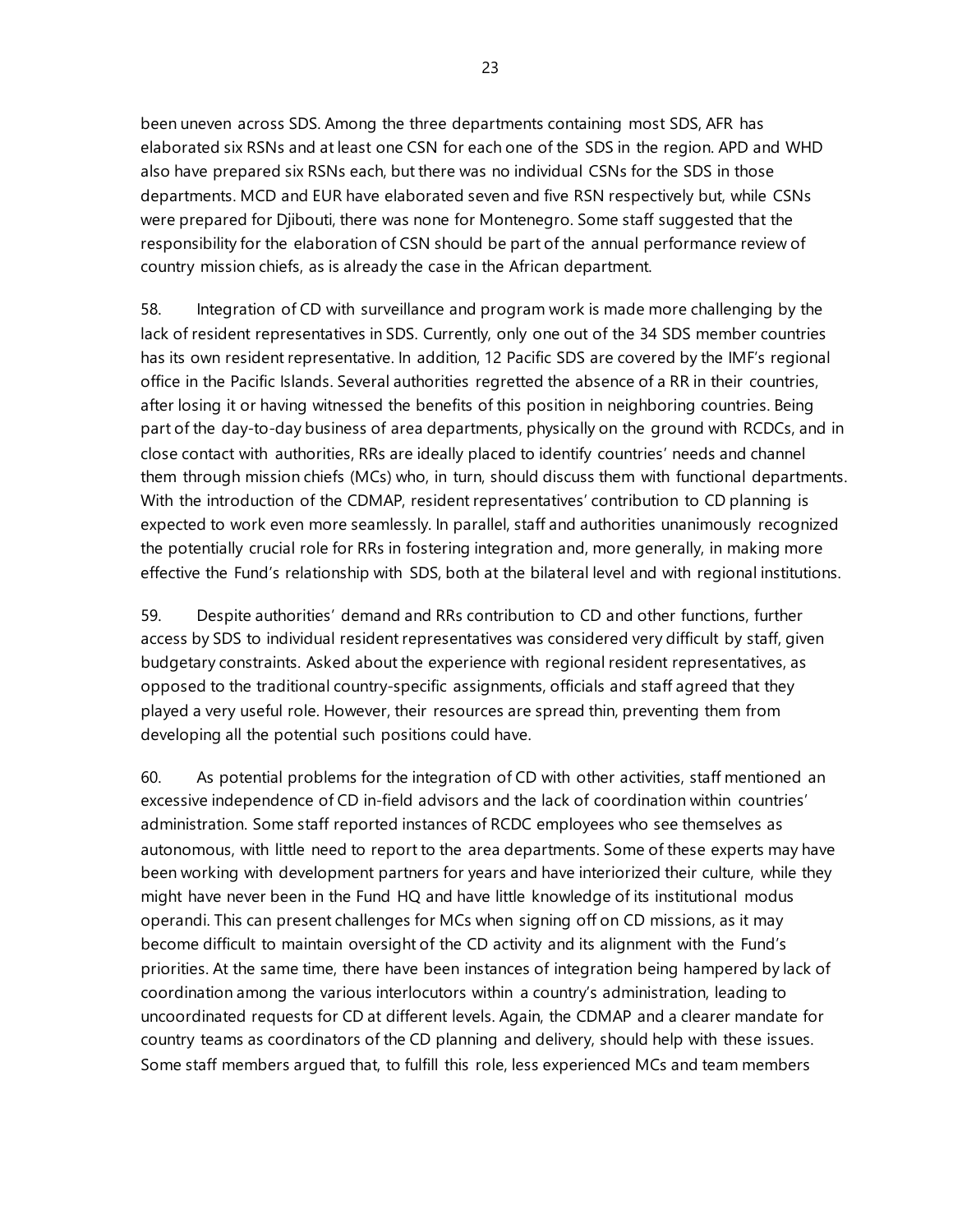may need training, to provide them with the tools required to manage the general relationship with country authorities, which goes beyond the provision of macroeconomic advice.

61. Among authorities, views on integration were mixed. Some interviewed officials, while recognizing the need for integration of surveillance and program work, saw CD activities as generally conducted in isolation from the other two activities. They considered the prioritization and planning of CD as a matter to be discussed between themselves and the relevant RCDC, with little involvement of HQ. Other officials, however, clearly saw the complementarity between the three functions and appreciated the benefits of having them coordinated under the umbrella of surveillance. Some authorities noted the usefulness of specific programs, like the FSAP, in promoting this integration in specific areas. The results of the authorities' survey reveal that officials had a positive perception of the integration of CD with both IMF-supported programs (including lending and non-lending arrangements and emergency financing) and, specially, with surveillance.

62. Despite the symbiotic relationship and close coordination between CD and surveillance, and the existence of room to polish and deepen it, it should be recognized that there are limitations to integration. Under the Fund's organigram, surveillance and program work are the responsibility of area departments, as they have the required knowledge of Fund policies and operations across the board. CD providers are often technical experts in their fields and, while they can provide valuable inputs for the surveillance process, they have no capacity to conduct surveillance or program operations. There are also limits derived from RCDCs' governance and their relationship with donors, as their financing is specifically intended for CD support and cannot be diverted to surveillance activities.

# **Assessment**

63. In line with the IMF's growing emphasis on integration, CD activities in SDS have been increasingly integrated with other aspects of the Fund's work, although some authorities still did not see the connection between functions. In view of how valuable this integration is, especially in SDS—where surveillance relationships tend to be weaker, CD is crucial, and RCDCs play a pivotal role—the Fund could extend and deepen this integration.

64. Several areas can be identified in which there is room for improvement. First, in line with a possible strengthening of the RCDCs' role, the Fund could promote further integration of CD and surveillance through more agile engagement between country teams and CD providers based in RCDCs. Second, more, better staffed, and more effective regional resident representative offices could be a high value-added option for groups of SDS with similar issues and geographical links. Regional RR offices could also be more closely integrated with RCDCs. Third, given that the exercise of country teams' responsibility over CD prioritization and planning, including through the elaboration of RSN and CSN, has been uneven, greater departmental support to, and incentives for, this aspect of country teams' work would be helpful. Finally, greater familiarity of CD experts with the structure and culture of the Fund would smooth working relationships and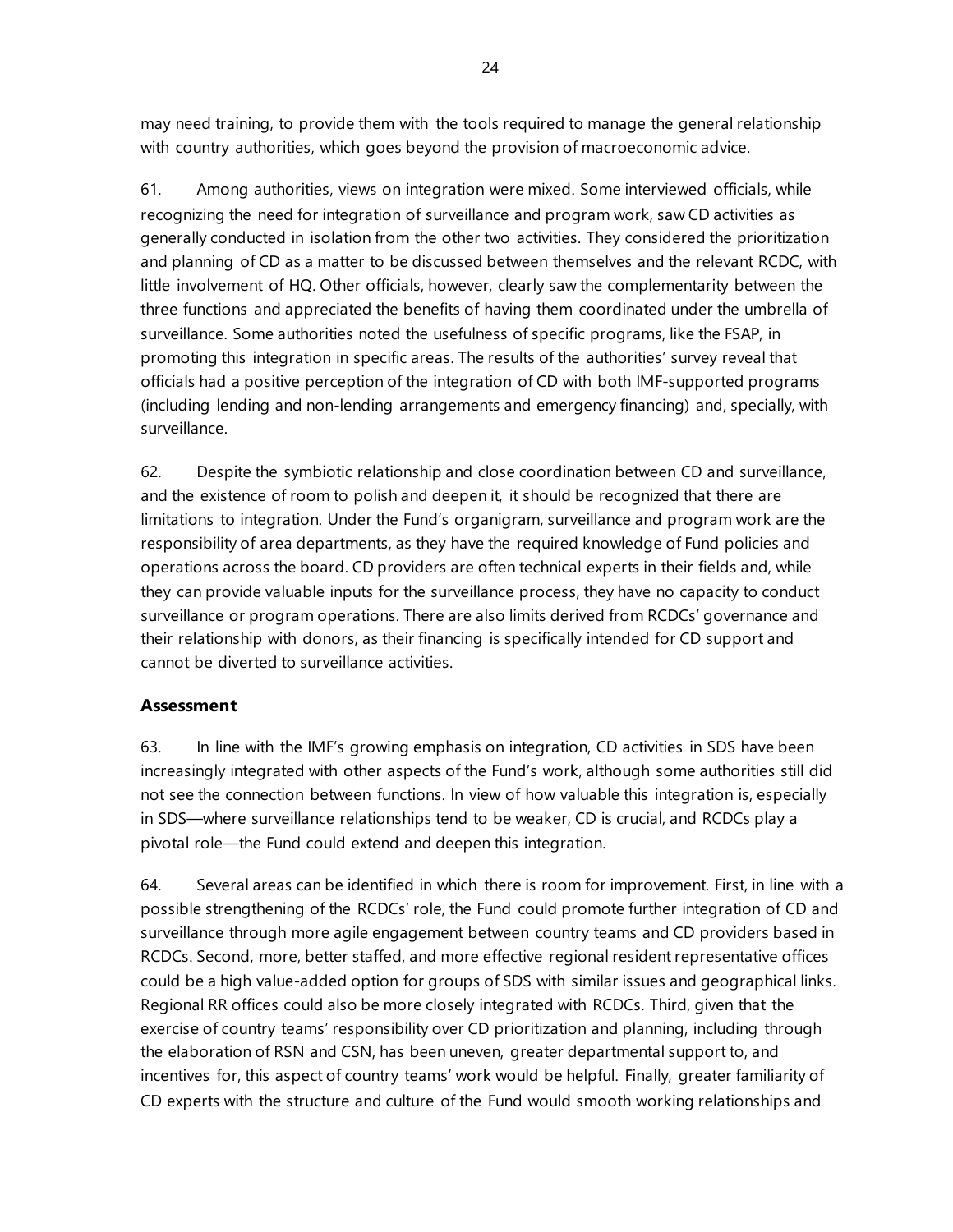contribute to the elaboration of outputs better fitted to the Fund's country strategy, including by supporting surveillance.

## **E. Coordination with Partners**

65. A big portion of the coordination work with other partners is done on the ground by regional resident representative offices and RCDCs, for which coordination with these stakeholders, some of them contributors to the financing of RCDCs, is part of their daily business. On the ground coordination is facilitated by the fact that partners tend to be more decentralized than the Fund and their representatives in the field enjoy a high degree of autonomy, making RCDCs and resident representatives the natural points for coordination. This coordination is not only important for the adequate delivery of CD, but also for the funding of RCDCs.

66. The organization of coordination with partners, including donors, development partners, regional institutions, and civil society organizations varies across countries and regions. Different fora are organized at different levels, with different partners taking the lead on different thematic domains, depending on their areas of expertise (with the Fund most commonly reported as leading on PFM). Despite all these differences, the steering committees of AFRITAC South, CARTAC, and PFTAC constitute, in all three main SDS regions, pivotal venues for agreement, between RCDC managers and donors, on strategic priorities and allocation. Beyond bilateral donors, RCDCs' coordination activities also involve development partners and other actors, with regional development banks and regional institutions being typically the most active.

67. Both authorities and staff were generally satisfied with the Fund's level of coordination with other stakeholders. Nevertheless, coordination efforts should continue to address the occasional problems detected during the evaluation period by authorities and staff. Deficient coordination led in the past, for example, to problems of overlap and oversupply of CD support. For example, instances were reported in Caribbean countries where three institutions were providing support at the same time for the development of macroeconomic frameworks, or for the implementation of models to assess policy shocks. Together with poor sequencing, these problems are particularly detrimental to effectiveness in SDS, where the absorption capacity is very limited. Poor coordination has also resulted sometimes in poor distribution of responsibilities among providers, which in turn has led to sub-optimal recommendations. As mentioned above, coordination constitutes the best antidote against the problem of CD shopping by authorities, which often leads them to choose, not the most adequate option, but the least demanding. Finally, concerns were raised by authorities and staff that some Fund staff, maybe because of the institution's "trusted advisor role," tended to be less willing to share information than their counterparts, which invariably led to weaker relationships and flows of information in the long run.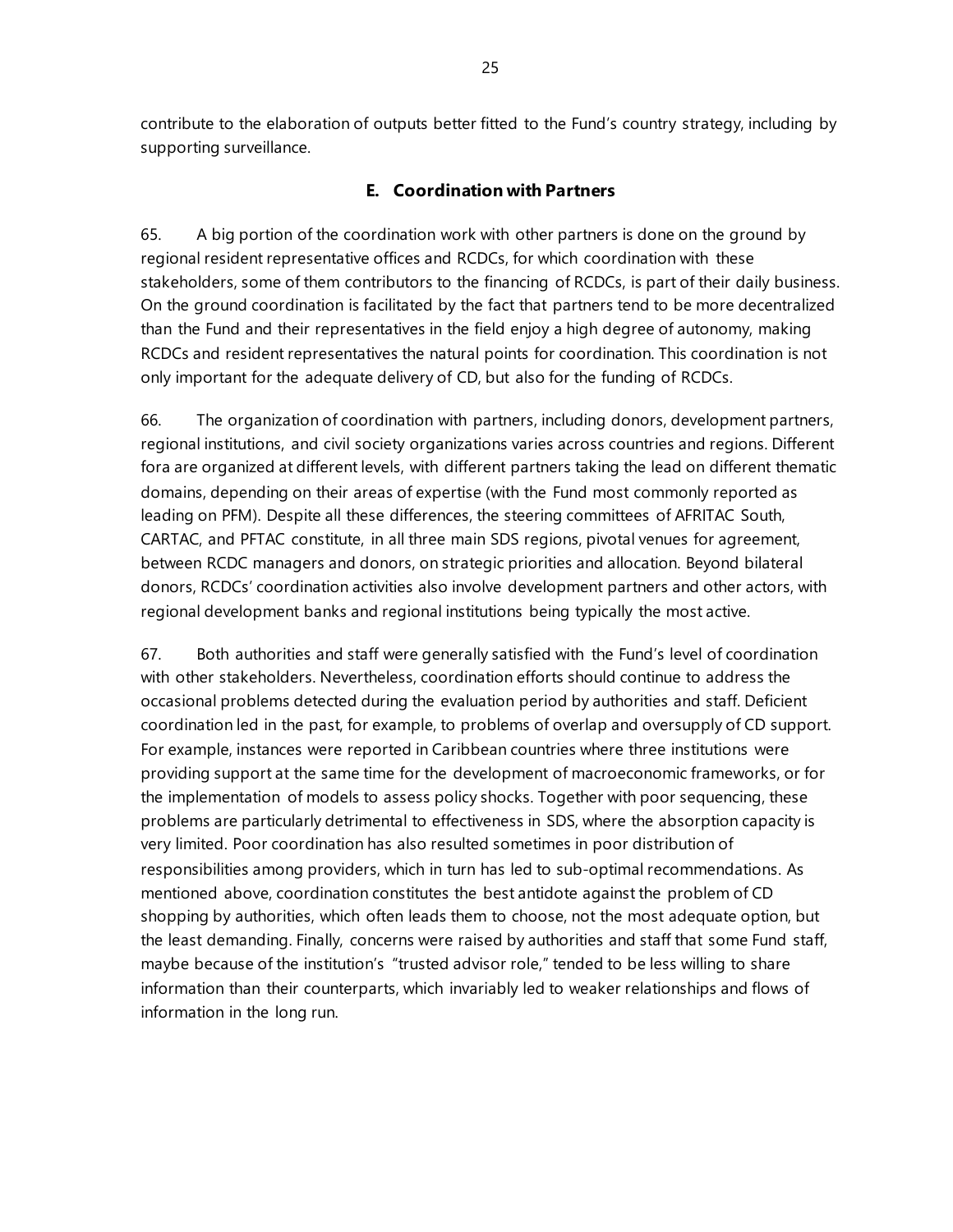## **IV. CONCLUSIONS**

68. Overall, the Fund's provision of CD to SDS is highly valued by authorities. They considered it of high quality, timely, adequate in amount, relevant, and well-tailored. Staff members were also generally satisfied with this function, noting progress over the evaluation period, and agreeing with the important contribution made by CD in Fund engagement with SDS.

69. Notwithstanding this positive general assessment, the provision of IMF CD to SDS is not problem free. The most outstanding issue is the limited implementation of CD advice and, therefore, impact. While this is clearly an area of shared responsibility by the Fund and national authorities, and recognizing that CD may have long gestation periods especially when institutional capacity is low, there are several steps the Fund could take to strengthen the value provided by CD for SDS.

70. To foster higher levels of CD implementation, the Fund could:

- Put more emphasis on ex ante assessments of recipients' absorptive capacity and ownership regarding CD implementation.
- Reallocate resources away from new (and sometimes repeated) CD projects towards supporting the implementation of recommendations. Putting more emphasis on implementation support, rather than providing more advice, would probably create more value added and generate greater impact.
- Rationalize better and more forcefully the provision of IMF CD, taking into account not only needs, but also absorption capacity, incentives, and ownership. The pacing of fund raising should also be adapted to the absorptive capacity of members.
- Strengthen the incentives of recipients, for example by increasing the degree to which CD provision is conditional on good-faith efforts to implement previous CD advice or using more systematic application of RBM-CDMAP to increase transparency on progress being made.
- Continue to strengthen coordination with other CD providers, both at the national and regional levels, to minimize overlap, over-supply, and CD shopping, and to improve sequencing and quality.

71. The Fund should consider investing more in RCDCs and regional resident representatives given that the value added of the resources devoted to CD provision in SDS is maximized when channeled through locally based staff in direct contact with country officials. This effect seems to be particularly strong in SDS, i.e., in areas of high geographical concentration where countries share common characteristics and challenges. Localized work produces better tailored and implementable CD, but its benefits go beyond CD, strengthening other functions and improving the general relationship of the Fund with these members. At the same time, dedicating more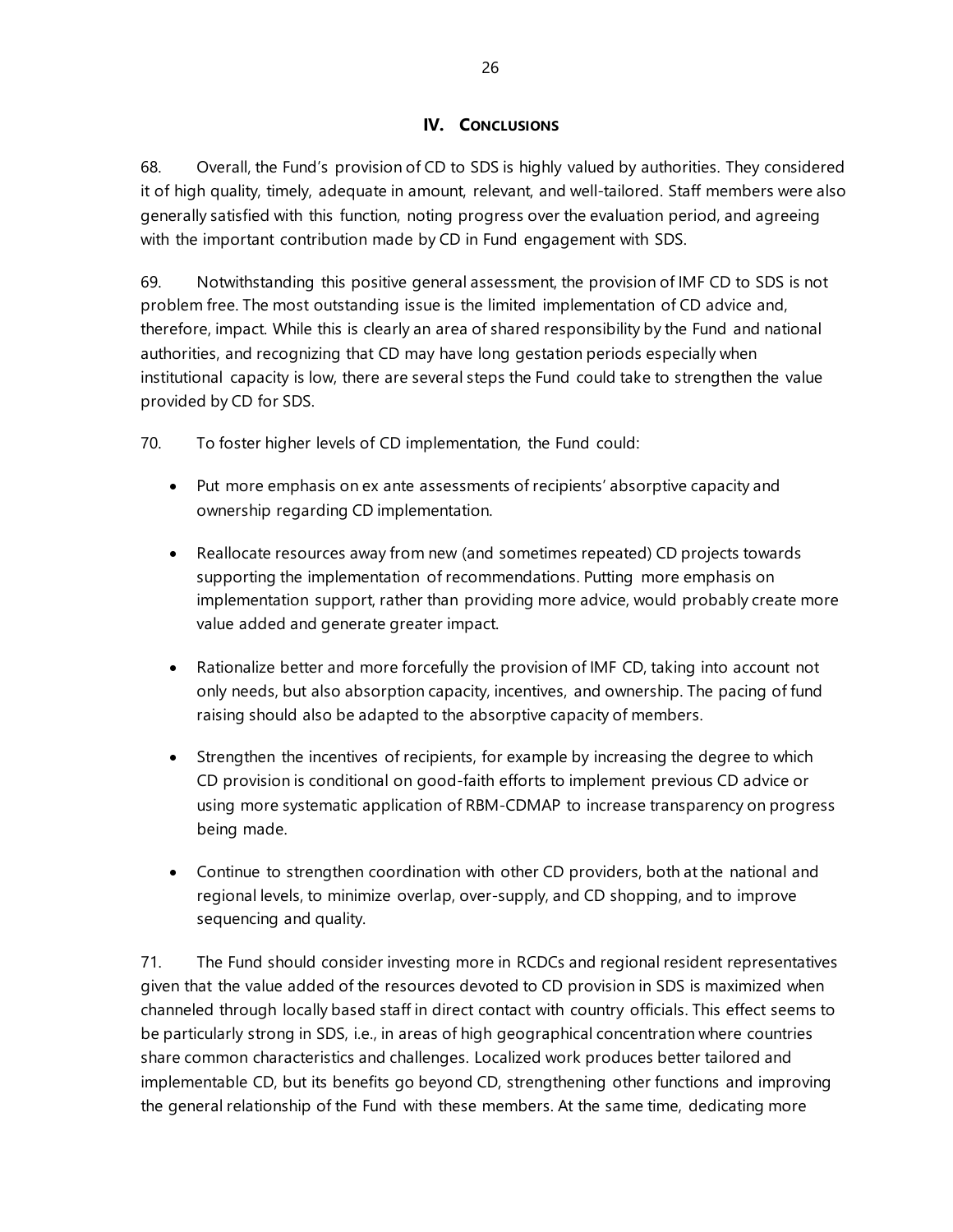27

resources to RCDCs and regional resident representatives would allow them to expand their role in supporting surveillance (and program work when needed) and promote further useful knowledge exchanges within and across regions and among IMF departments.

- 72. Various steps could be taken to maximize the value of locally based experts in RCDCs:
	- The Fund could develop further, and systematize the provision of, guidance notes for CD experts, explaining how best to engage with countries, clarifying duties (including delineation of CD provision vs. capacity supplementation), and explaining advisors' responsibilities vis-à-vis country teams. Providing experts with brief training on how the Fund works would also go a long way in creating a more symbiotic relationship between CD and other functions, potentially expanding the contribution of experts to surveillance and program work.
	- It would also be useful to develop a structure within the Fund to manage and boost the exchange of knowledge accumulated in RCDCs across regions. A simple coordination mechanism, with low budgetary requirements, could be the creation of a group with representatives from the existing SDS-related divisions, RCDCs, and ICD.
	- Consultations between country teams and RCDCs experts and the participation of the latter in surveillance missions could be more systematic. The experience during the pandemic has proven that more frequent contact can be effective through virtual means of communication.

73. Country teams' role in leading prioritization and planning of country CD work, with greater focus on end-results, should be strengthened, including by making more systematic use of CSNs and RSNs. Working closely with RCDCs and CD delivering departments country teams are best placed to assess needs and determine priorities. This centralization of responsibility would help address concerns regarding absorption capacity assessment, dependence on donor financing and preferences, and supply-driven provision. Higher support and attention by area departments to this task would also help.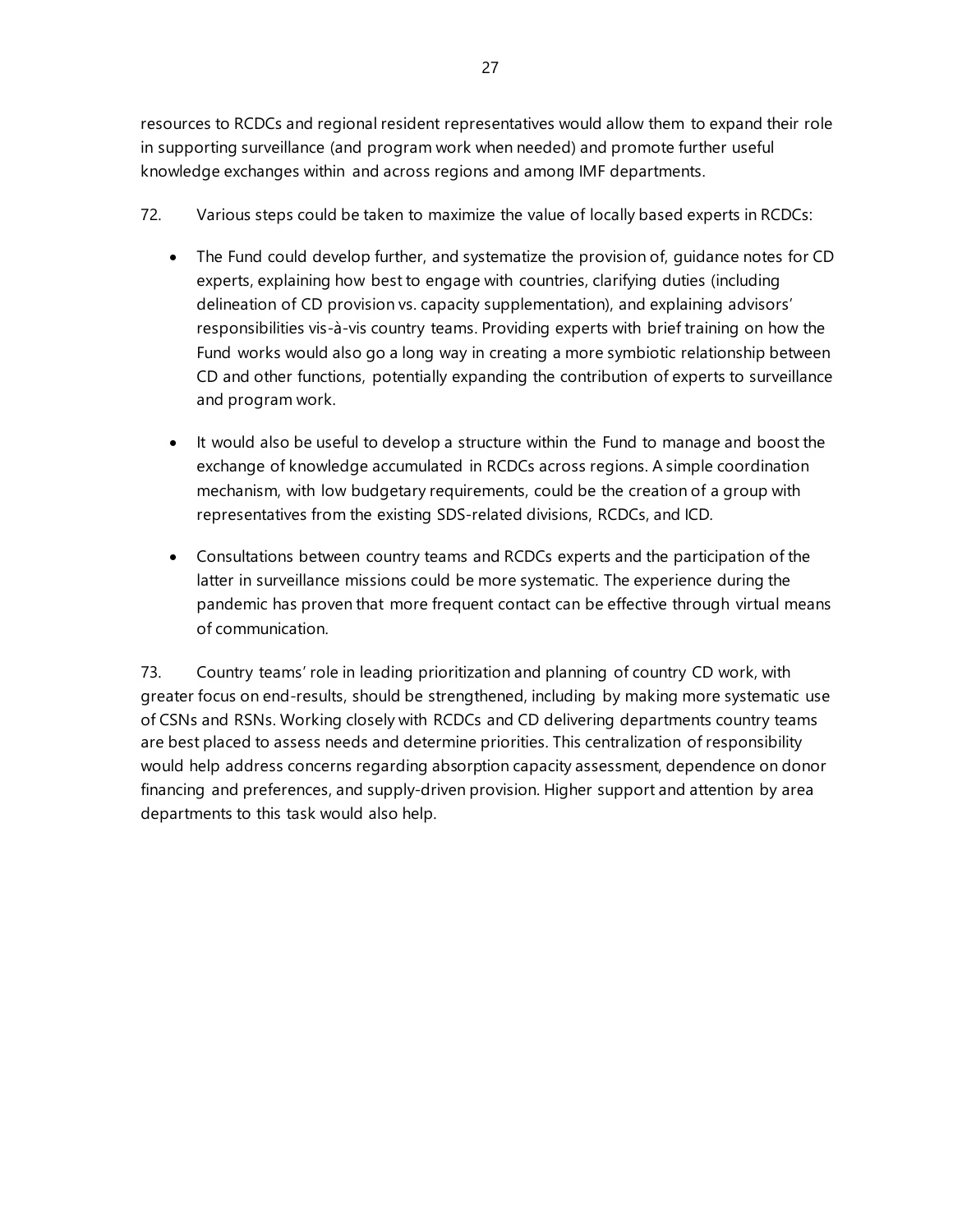## **ANNEX I. RBM-CDMAP DATA FOR SMALL DEVELOPING STATES**

Working with a vintage of the RBM-CDMAP database last updated on December 2020, the IEO could identify a total of 577 projects initiated between 2013 and 2020 and completed or ongoing at the end of 2020. The IEO divided the projects in three groups, those targeted to SDS, those targeted to non-SDS, and those multi-country projects that included at least one SDS as beneficiary. Only 55 projects were exclusively targeted to SDS, and only 13 of those 55 projects were completed (Figure AI.1). For non SDS, those numbers were 449 and 148 respectively.



One option for measuring implementation would be looking at objectives, the most comprehensive category in RBM-CDMAP and the final stage of the implementation process. For the 577 projects identified, RBM-CDMAP contained a total of 3,293 objectives, of which 691 were rated (Figure AI.2). Projects targeted to SDS included 110 objectives, of which only 10 were rated (5 completed and 5 under implementation).

Outcomes constitute an interesting alternative to objectives when it comes to measuring implementation; they are more narrowly defined and come before objectives in the sequence of implementation. RBM-CDMAP contained a total of 6,457 outcomes, 4,358 of them rated (Figure AI.3). For SDS projects, those figures came down to 224 and 127 (of which 30 were completed and 97 under implementation) respectively.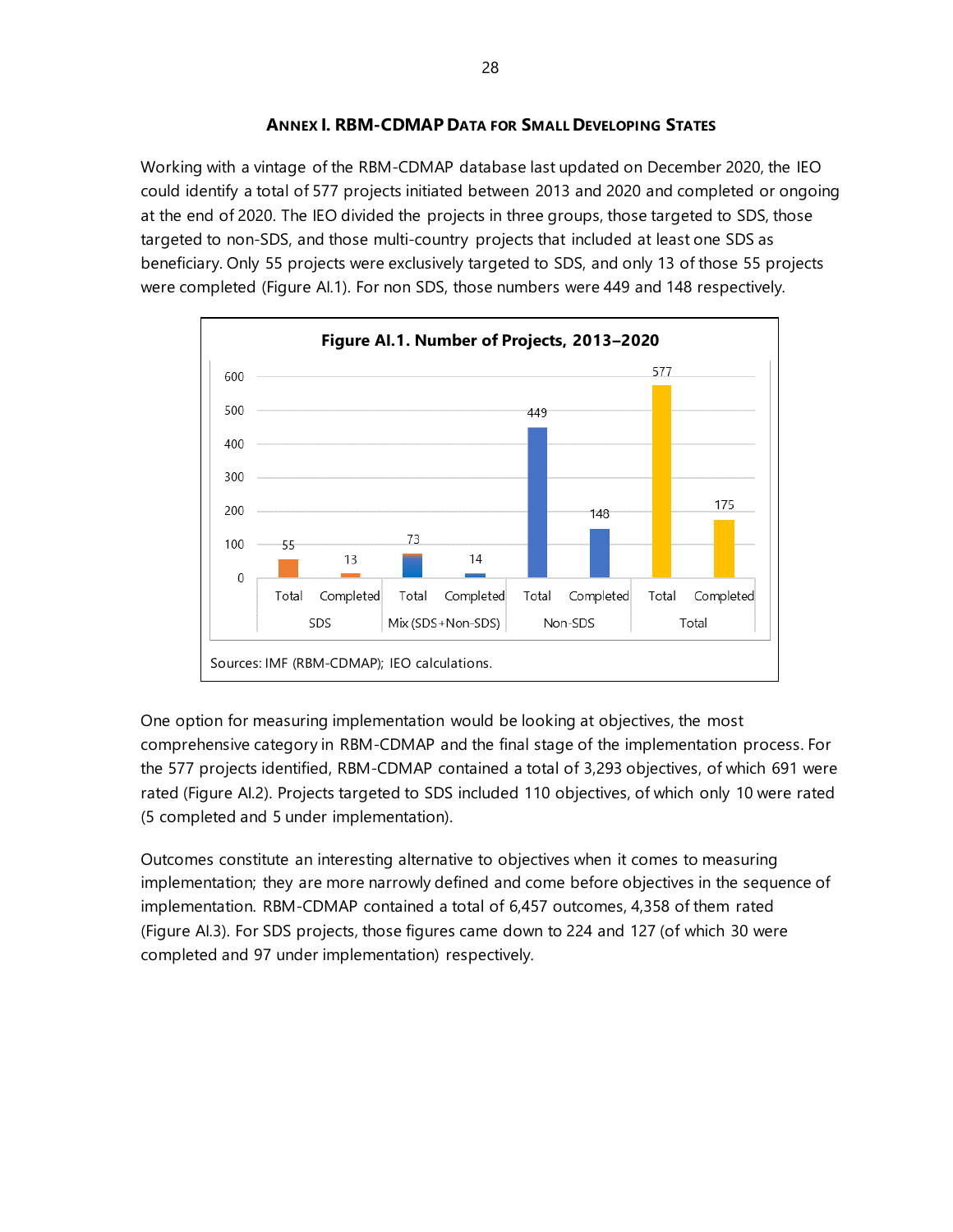

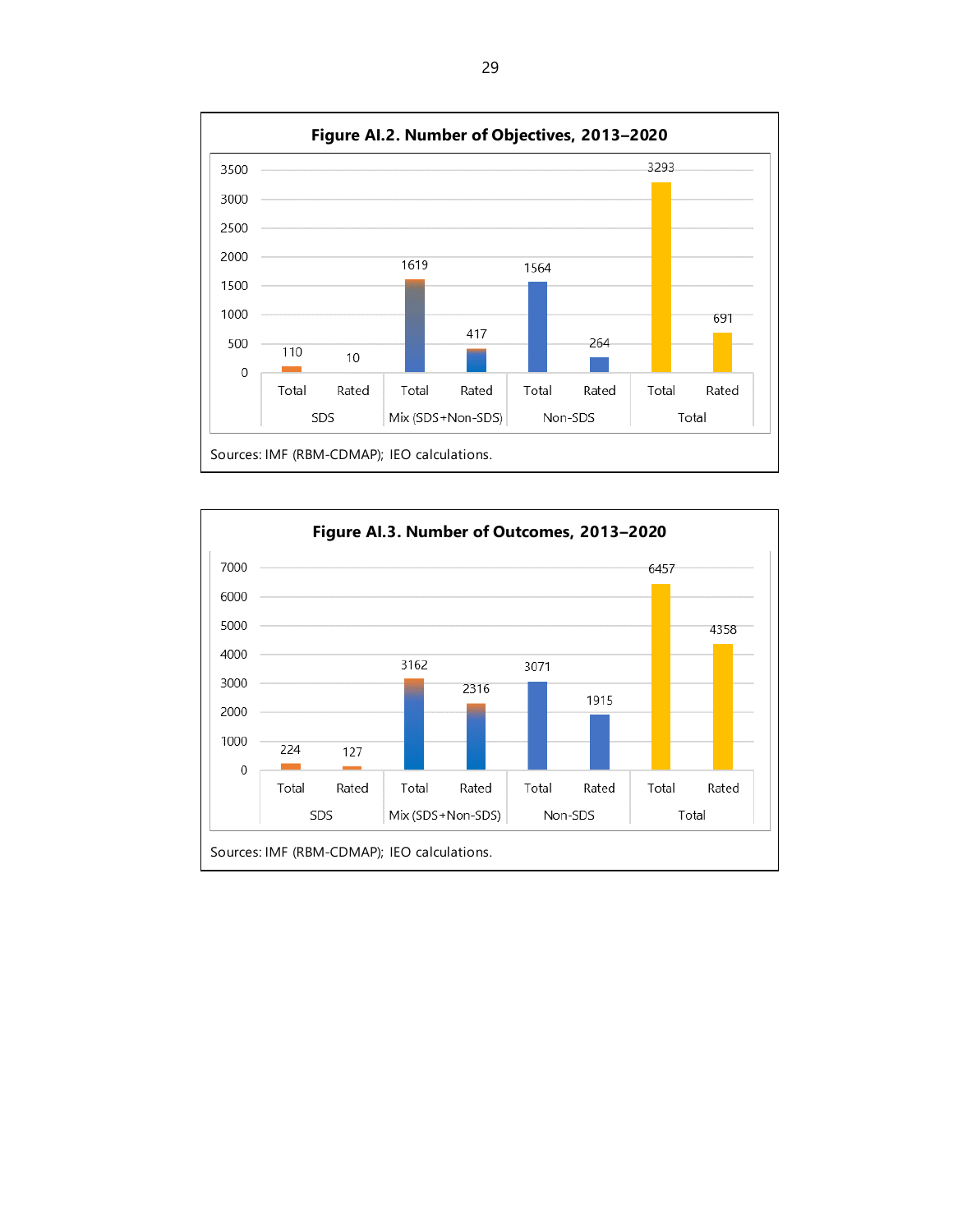#### **REFERENCES**

- Abrams, A., 2022, "The IMF Framework for Engagement with Small States," IEO Background Paper No. BP/22-01/10 (Washington: International Monetary Fund).
- Bassanetti, A., 2021, "When Does Capacity Development Achieve Good Outcomes? Evidence from the IMF Results-Based Management Data," IMF Working Paper No, 2021/285 (Washington: International Monetary Fund).
- Beuermann D.W. and Moises. J. Schwartz (eds.), 2018, "Nurturing institutions for a resilient Caribbean," Interamerican Development Bank (Washington).
- Bräutigam, D., and M. Woolcock, 2001, "Small states in a global economy: The role of institutions in managing vulnerability and opportunity in small developing countries" WIDER Discussion Paper No. 2001/37.
- Briguglio, L., 2022, "Economic Growth of Small Developing States—A Literature Review," IEO Background Paper No. BP/22-01/12 (Washington: International Monetary Fund).
- Brown, D. R., 2010, "Institutional development in small states: Evidence from the Commonwealth Caribbean," Administrative Culture 11 (1), 44-65.
- Chatterji, S., John Gray, and Keith Blackburn, 2015, "Independent Mid-Term Evaluation," May, Consulting Base.
- de Las Casas, M., and S. Balasubramanian, 2022, "IMF Engagement with Small Developing States: IEO Surveys of Country Officials and IMF Staff," IEO Background Paper No. BP/22-01/13 (Washington: International Monetary Fund).
- DevTech Systems, 2021, "Independent Mid-Term Evaluation: Caribbean Regional Technical Assistance Center (CARTAC)," January, DevTech Systems, Inc.
- Farrugia, N., 2007, "The importance of institution building in small island states," *Bank of Valletta Review*.
- Independent Evaluation Office of the IMF (IEO), 2005, "IMF Technical Assistance," January (Washington).
	- \_\_\_\_\_\_\_\_\_\_, 2014, *IMF Technical Assistance: Revisiting the 2005 IEO Evaluation* (Washington).
- \_\_\_\_\_\_\_\_\_\_, 2018, *The IMF and Fragile States* (Washington).
- International Monetary Fund (IMF), 2013, "Macroeconomic Issues in Small States and Implications for Fund Engagement," IMF Policy Paper (Washington).